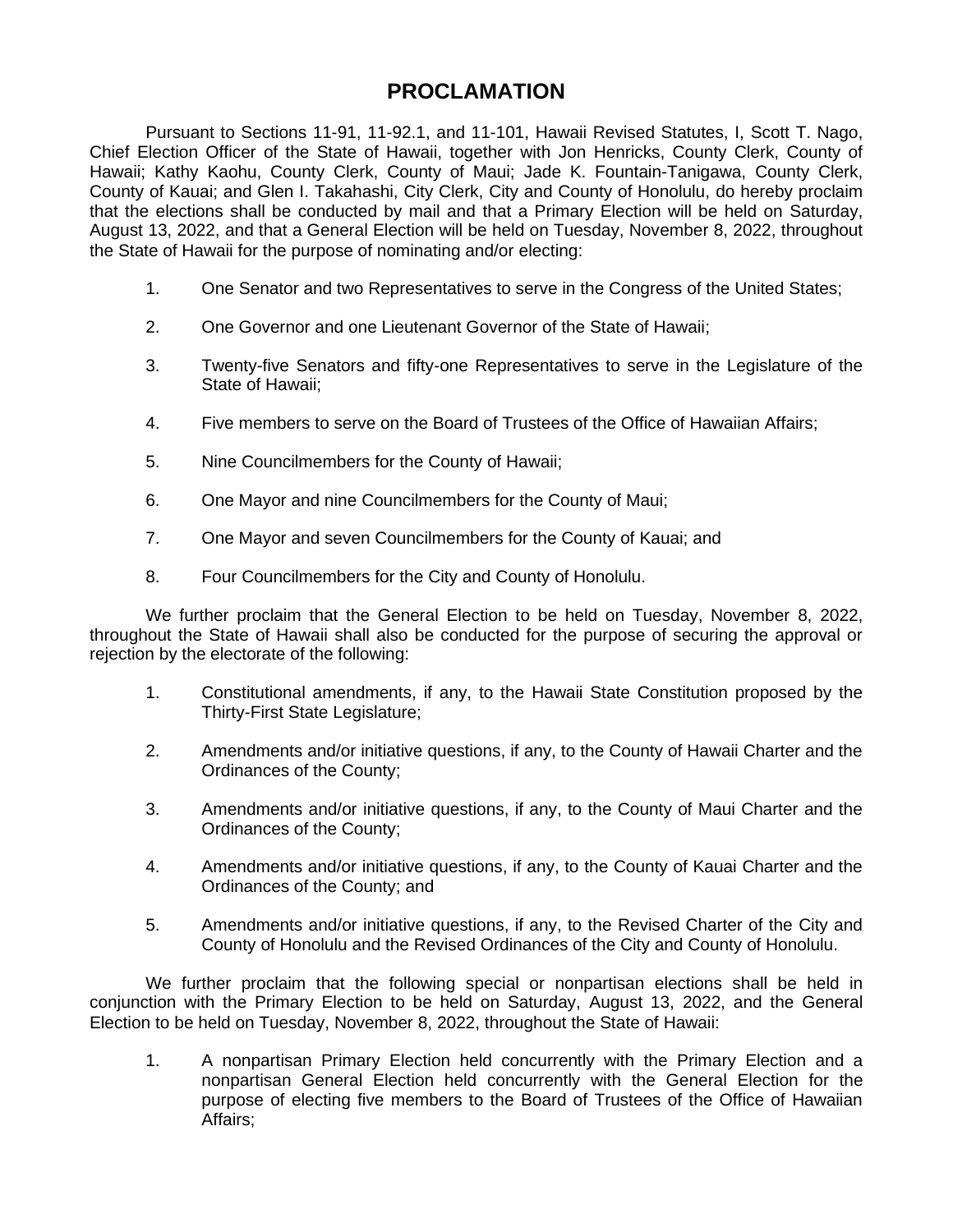- 2. A nonpartisan First Special Election held concurrently with the Primary Election for the purpose of electing nine Councilmembers for the County of Hawaii; and a possible nonpartisan Second Special Election held concurrently with the General Election in the event that no candidate at the nonpartisan First Special Election receives a majority of the votes cast in a contest where there is more than one candidate;
- 3. A nonpartisan First Special Election held concurrently with the Primary Election and a nonpartisan Second Special Election held concurrently with the General Election for the purpose of electing a Mayor and nine Councilmembers for the County of Maui;
- 4. A nonpartisan Primary Election held concurrently with the Primary Election and a nonpartisan General Election held concurrently with the General Election for the purpose of electing a Mayor and seven Councilmembers of the County of Kauai;
- 5. A nonpartisan First Special Election held concurrently with the Primary Election for the purpose of electing four Councilmembers for the City and County of Honolulu; and a possible nonpartisan Second Special Election held concurrently with the General Election in the event that no candidate in the nonpartisan First Special Election receives a majority of the votes cast in a contest where there is more than one candidate.

#### VOTER SERVICE CENTERS

We further proclaim that pursuant to Sections 11-109 and 11-131, Hawaii Revised Statutes, voter service centers are established and operated by the Office of the County or City Clerk, Elections Division in their respective county.

The services provided at the voter service centers include accessible in-person voting, same day voter registration, and collection of voted ballots. All voter service centers in the State of Hawaii are physically accessible or accessible through special administrative voting procedures to all eligible voters with disabilities and elderly voters. The locations and hours of operation are listed below:

| <b>County of Hawaii Voter Service Centers</b>                                                                              |                                                                                                 |  |
|----------------------------------------------------------------------------------------------------------------------------|-------------------------------------------------------------------------------------------------|--|
| Hours of Operation                                                                                                         | Locations                                                                                       |  |
| <b>Primary Election</b><br>August 1, 2022, through August 12, 2022<br>Monday through Saturday<br>8:00 a.m. to 4:30 p.m.    | County of Hawaii Aupuni Center<br>Conference Room<br>101 Pauahi Street, #1<br>Hilo, HI 96720    |  |
| August 13, 2022<br>7:00 a.m. to 7:00 p.m.                                                                                  | West Hawaii Civic Center<br><b>Community Room Building G</b><br>74-5044 Ane Keohokalole Highway |  |
| <b>General Election</b><br>October 25, 2022, through November 7, 2022<br>Monday through Saturday<br>8:00 a.m. to 4:30 p.m. | Kailua-Kona, HI 96740                                                                           |  |
| November 8, 2022<br>7:00 a.m. to 7:00 p.m.                                                                                 |                                                                                                 |  |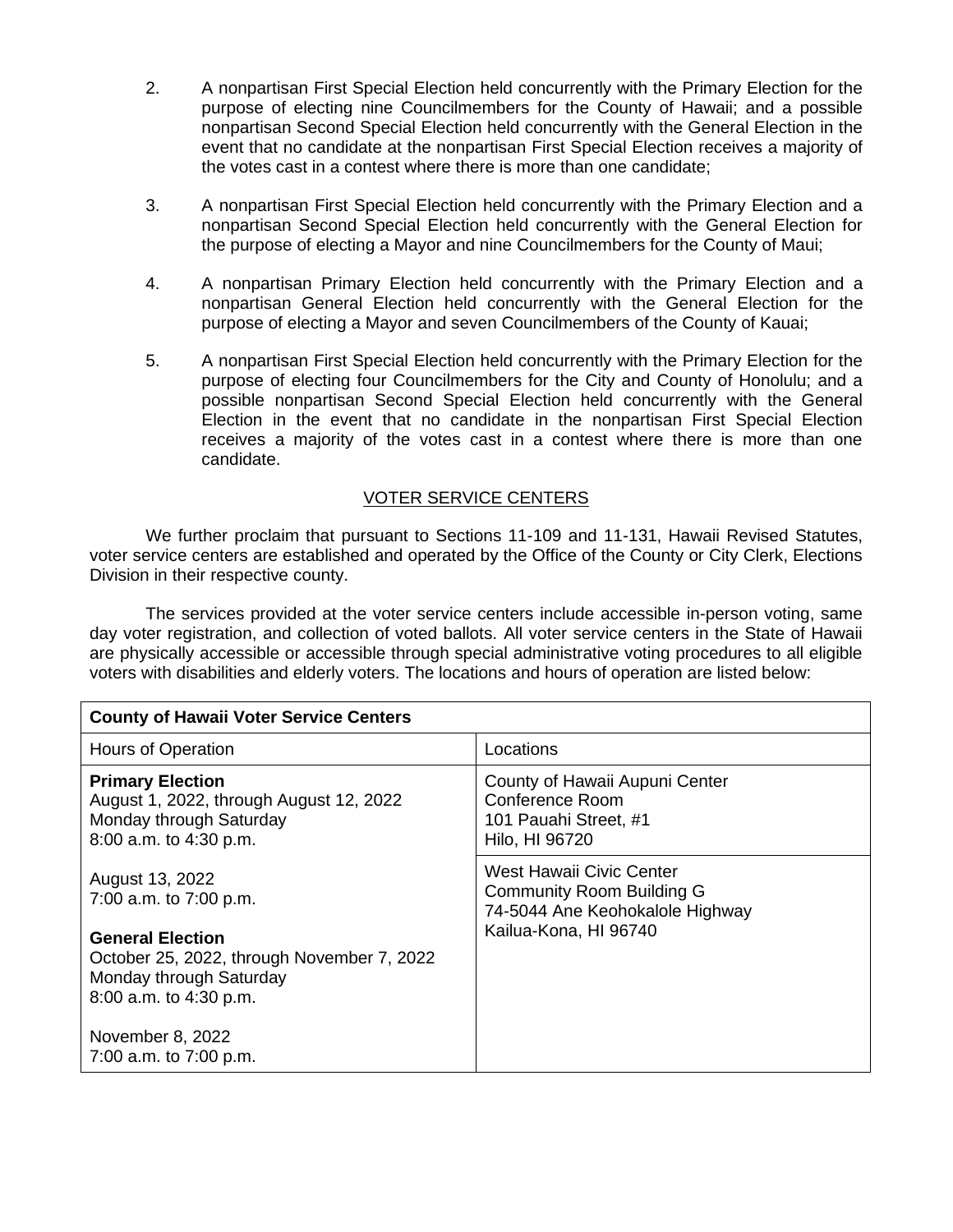| <b>County of Maui Voter Service Centers</b>                                                                                |                                                                                                             |  |
|----------------------------------------------------------------------------------------------------------------------------|-------------------------------------------------------------------------------------------------------------|--|
| <b>Hours of Operation</b>                                                                                                  | Locations                                                                                                   |  |
| <b>Primary Election</b><br>August 1, 2022, through August 12, 2022<br>Monday through Saturday<br>8:00 a.m. to 4:30 p.m.    | <b>Mitchell Pauole Center</b><br><b>Conference Room</b><br>90 Ainoa Street<br>Kaunakakai, HI 96748          |  |
| August 13, 2022<br>7:00 a.m. to 7:00 p.m.                                                                                  | Velma McWayne Santos Community Center<br>395 Waena Street                                                   |  |
| <b>General Election</b><br>October 25, 2022, through November 7, 2022<br>Monday through Saturday<br>8:00 a.m. to 4:30 p.m. | Wailuku, HI 96793                                                                                           |  |
| November 8, 2022<br>7:00 a.m. to 7:00 p.m.                                                                                 |                                                                                                             |  |
| <b>Primary Election</b><br>August 8, 2022, through August 12, 2022<br>Monday through Friday<br>8:00 a.m. to 4:30 p.m.      | Lanai County Council District Office<br><b>Conference Room</b><br>814 Fraser Avenue<br>Lanai City, HI 96763 |  |
| August 13, 2022<br>7:00 a.m. to 7:00 p.m.                                                                                  |                                                                                                             |  |
| <b>General Election</b><br>November 1, 2022, through November 7, 2022<br>Monday through Saturday<br>8:00 a.m. to 4:30 p.m. |                                                                                                             |  |
| November 8, 2022<br>7:00 a.m. to 7:00 p.m.                                                                                 |                                                                                                             |  |
| <b>Primary Election</b><br>August 13, 2022<br>7:00 a.m. to 7:00 p.m.                                                       | Hana High & Elementary School<br>4111 Hana Hwy<br>Hana, HI 96713                                            |  |
| <b>General Election</b><br>November 8, 2022<br>7:00 a.m. to 7:00 p.m.                                                      |                                                                                                             |  |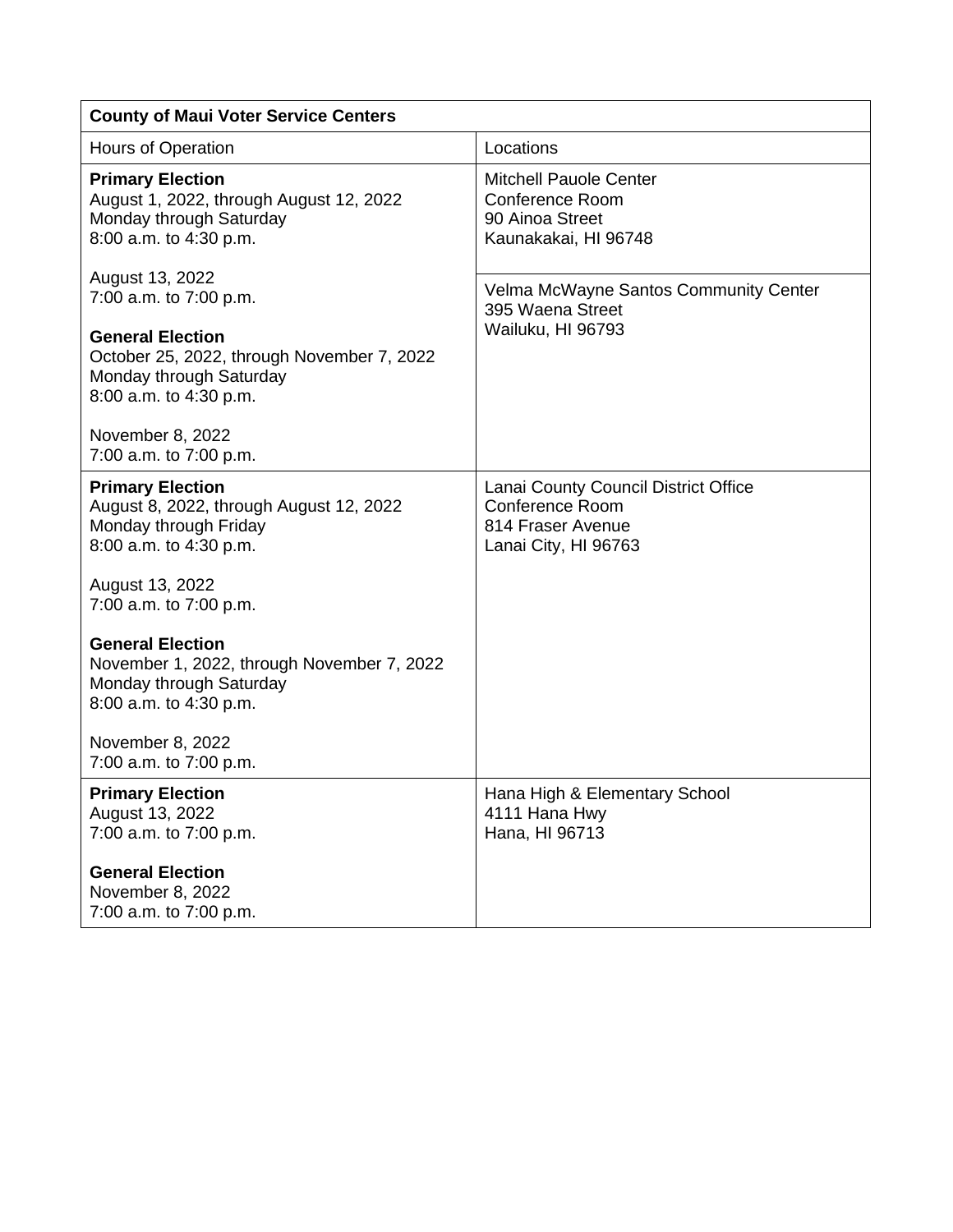| <b>County of Kauai Voter Service Center</b>                                                                                                                              |                                                                                       |  |
|--------------------------------------------------------------------------------------------------------------------------------------------------------------------------|---------------------------------------------------------------------------------------|--|
| Hours of Operation                                                                                                                                                       | Location                                                                              |  |
| <b>Primary Election</b><br>August 1, 2022, through August 12, 2022<br>Monday through Saturday<br>8:00 a.m. to 4:30 p.m.<br>August 13, 2022<br>7:00 a.m. to 7:00 p.m.     | <b>Historic County Annex Building Basement</b><br>4386 Rice Street<br>Lihue, HI 96766 |  |
| <b>General Election</b><br>October 25, 2022, through November 7, 2022<br>Monday through Saturday<br>8:00 a.m. to 4:30 p.m.<br>November 8, 2022<br>7:00 a.m. to 7:00 p.m. |                                                                                       |  |

| <b>City and County of Honolulu Voter Service Centers</b>                                                                   |                                                                                     |  |
|----------------------------------------------------------------------------------------------------------------------------|-------------------------------------------------------------------------------------|--|
| <b>Hours of Operation</b>                                                                                                  | Locations                                                                           |  |
| <b>Primary Election</b><br>August 1, 2022, through August 12, 2022<br>Monday through Saturday                              | Honolulu Hale (Courtyard)<br>530 South King Street<br>Honolulu, HI 96813            |  |
| 8:00 a.m. to 4:30 p.m.<br>August 13, 2022<br>7:00 a.m. to 7:00 p.m.                                                        | Kapolei Hale (Conference Rooms A, B, C)<br>1000 Uluohia Street<br>Kapolei, HI 96707 |  |
| <b>General Election</b><br>October 25, 2022, through November 7, 2022<br>Monday through Saturday<br>8:00 a.m. to 4:30 p.m. |                                                                                     |  |
| November 8, 2022<br>7:00 a.m. to 7:00 p.m.                                                                                 |                                                                                     |  |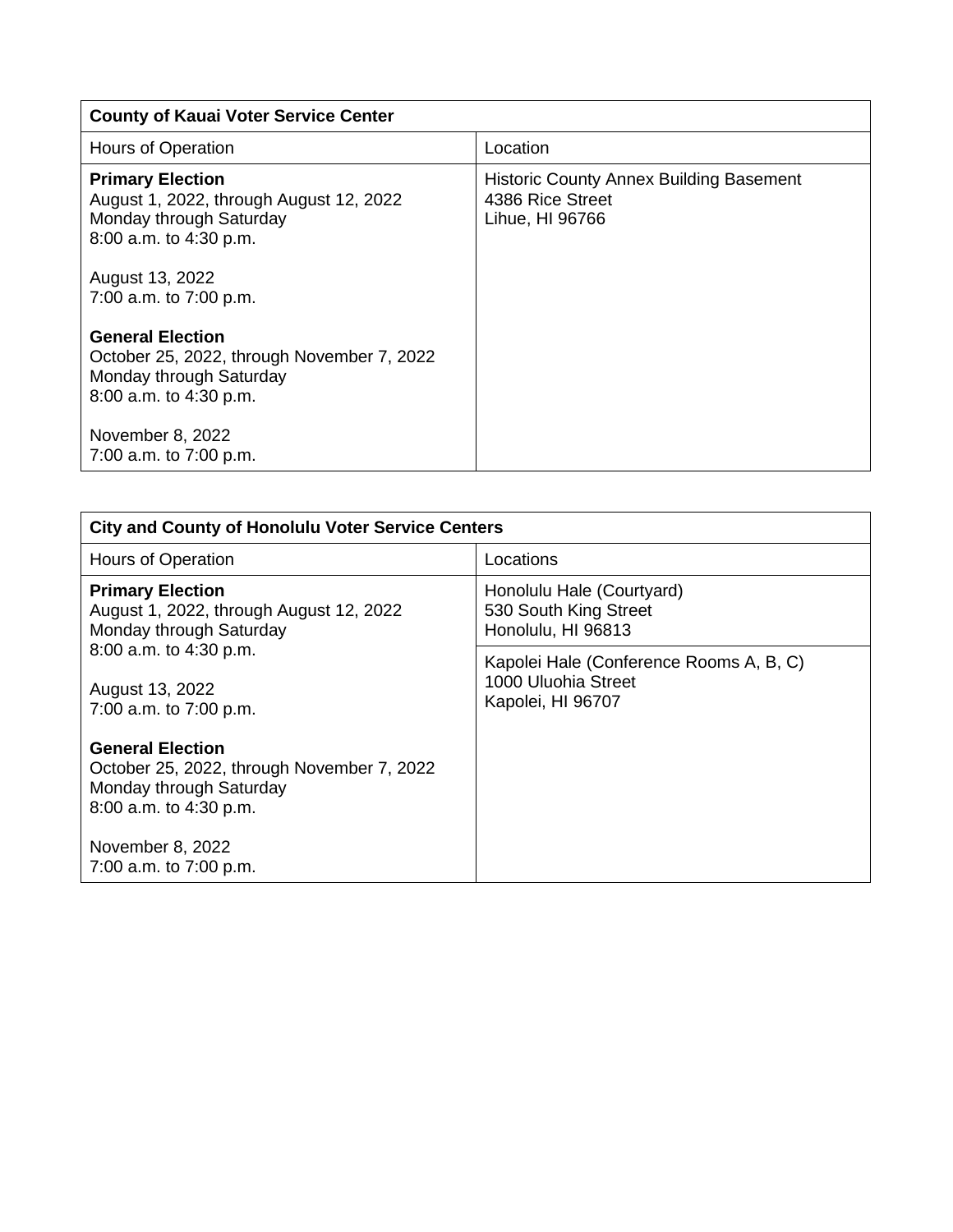# **City and County of Honolulu Voter Service Centers (Continued)**

| <b>Primary Election</b><br>August 1, 2022, through August 5, 2022<br>Monday through Friday<br>11:00 a.m. to 6:30 p.m.               | Kaneohe District Park (Meeting Room)<br>45-660 Keaahala Road<br>Kaneohe, HI 96744                      |
|-------------------------------------------------------------------------------------------------------------------------------------|--------------------------------------------------------------------------------------------------------|
| <b>General Election</b><br>October 25, 2022, through October 29, 2022<br><b>Tuesday through Saturday</b><br>11:00 a.m. to 6:30 p.m. |                                                                                                        |
| <b>Primary Election</b><br>August 8, 2022, through August 12, 2022<br>Monday through Friday<br>11:00 a.m. to 6:30 p.m.              | George Fred Wright Wahiawa District Park<br>(Ceramics Room)<br>1129 Kilani Avenue<br>Wahiawa, HI 96786 |
| <b>General Election</b><br>November 1, 2022, through November 5, 2022<br><b>Tuesday through Saturday</b>                            |                                                                                                        |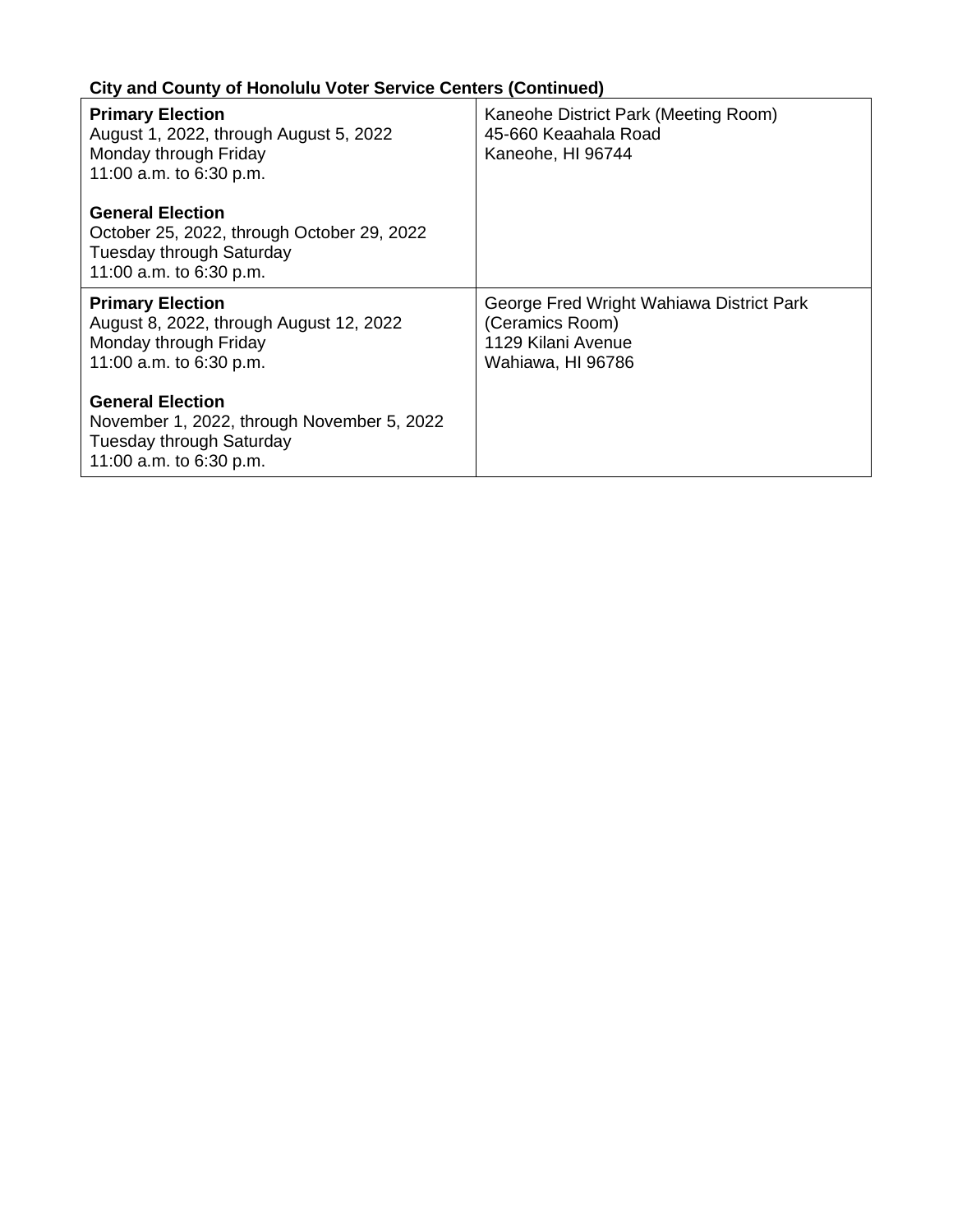#### PLACES OF DEPOSIT

We further proclaim that pursuant to Section 11-109, Hawaii Revised Statutes, places of deposit are established and operated by the Office of the County or City Clerk, Elections Division in their respective county.

Places of deposit are established for voters to drop off their voted mail ballot packet to be collected by the County Elections Division. The locations and hours of operation are listed below:

| <b>County of Hawaii Places of Deposit</b>                                                                                  |                                                                                                                                 |  |
|----------------------------------------------------------------------------------------------------------------------------|---------------------------------------------------------------------------------------------------------------------------------|--|
| <b>Hours of Operation</b>                                                                                                  | Locations                                                                                                                       |  |
| <b>Primary Election</b><br>Open 24 hours a day from July 22, 2022,<br>through 7:00 p.m. on August 13, 2022                 | Hawaii County Building<br>25 Aupuni Street<br>Hilo, HI 96720                                                                    |  |
| <b>General Election</b><br>Open 24 hours a day from October 19, 2022,<br>through 7:00 p.m. on November 8, 2022             | <b>Naalehu Police Station</b><br>95-5355 Mamalahoa Highway<br>Naalehu, HI 96772                                                 |  |
|                                                                                                                            | Pahoa Police Station<br>15-2615 Keaau-Pahoa Road<br>Pahoa, HI 96778                                                             |  |
|                                                                                                                            | Rodney Yano Hall<br>82-6156 Mamalahoa Highway<br>Captain Cook, HI 96704                                                         |  |
|                                                                                                                            | <b>Waikoloa Community Association</b><br>68-1792 Melia Street<br>Waikoloa, HI 96738                                             |  |
|                                                                                                                            | <b>Waimea Police Station</b><br>67-5185 Kamamalu Street<br>Waimea, HI 96743                                                     |  |
|                                                                                                                            | <b>West Hawaii Civic Center</b><br>74-5044 Ane Keohokalole Highway<br>Kailua-Kona, HI 96740                                     |  |
| <b>Primary Election</b><br>August 1, 2022, through August 12, 2022<br>Monday through Saturday<br>8:00 a.m. to 4:30 p.m.    | County of Hawaii Aupuni Center<br><b>Conference Room</b><br>101 Pauahi Street, #1<br>Hilo, HI 96720                             |  |
| August 13, 2022<br>7:00 a.m. to 7:00 p.m.                                                                                  |                                                                                                                                 |  |
| <b>General Election</b><br>October 25, 2022, through November 7, 2022<br>Monday through Saturday<br>8:00 a.m. to 4:30 p.m. | <b>West Hawaii Civic Center</b><br><b>Community Room Building G</b><br>74-5044 Ane Keohokalole Highway<br>Kailua-Kona, HI 96740 |  |
| November 8, 2022<br>7:00 a.m. to 7:00 p.m.                                                                                 |                                                                                                                                 |  |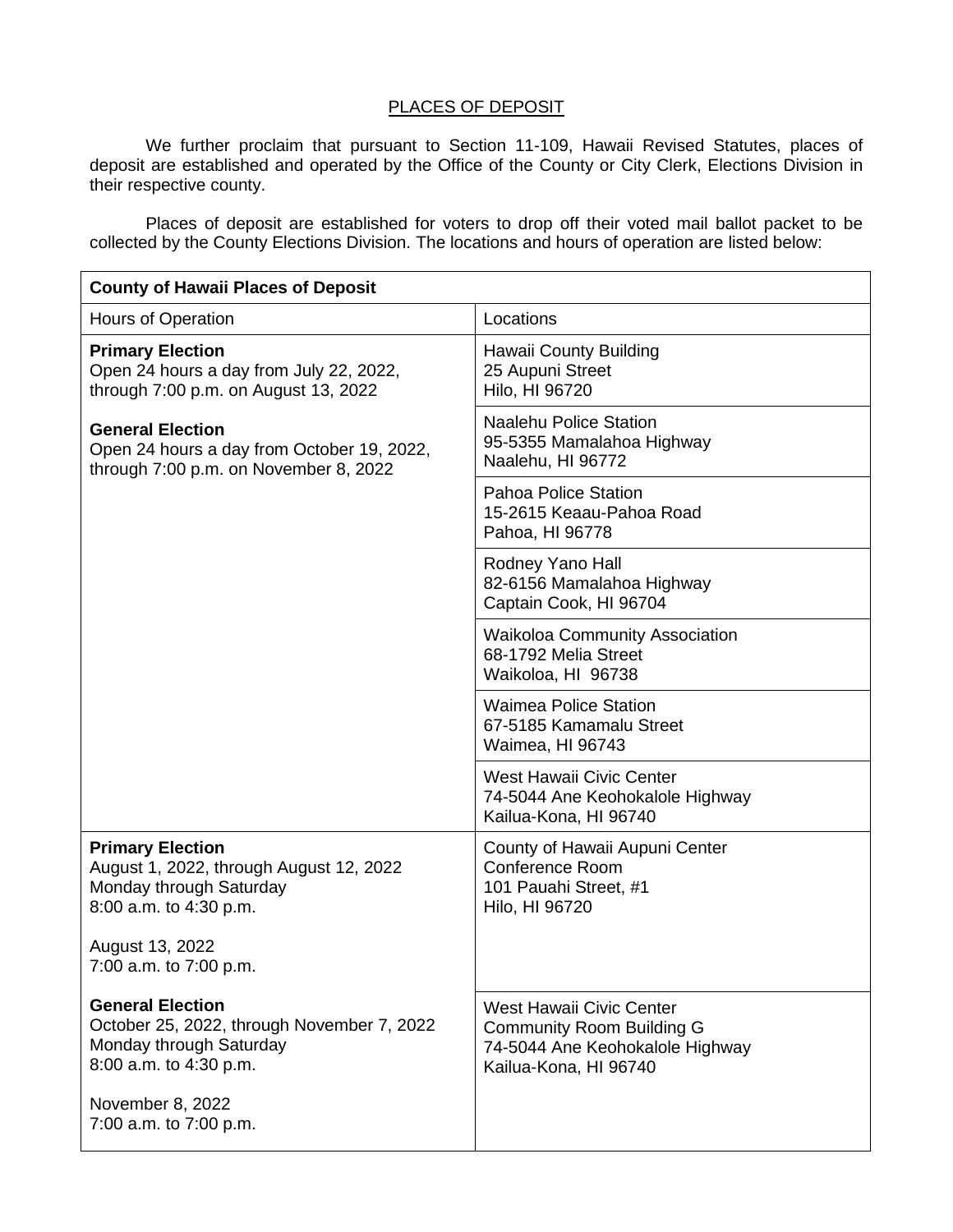| <b>County of Maui Places of Deposit</b>                                                                        |                                                                                      |  |
|----------------------------------------------------------------------------------------------------------------|--------------------------------------------------------------------------------------|--|
| Hours of Operation                                                                                             | Locations                                                                            |  |
| <b>Primary Election</b><br>Open 24 hours a day from July 26, 2022,<br>through 7:00 p.m. on August 13, 2022     | <b>Haiku Community Center</b><br>Hana Highway at Pilialoha Street<br>Haiku, HI 96708 |  |
| <b>General Election</b><br>Open 24 hours a day from October 21, 2022,<br>through 7:00 p.m. on November 8, 2022 | <b>Hana Fire Station</b><br>4655 Hana Highway<br>Hana, HI 96713                      |  |
|                                                                                                                | Kahului Fire Station<br>200 Dairy Road<br>Kahului, HI 96732                          |  |
|                                                                                                                | Kalana O Maui<br><b>County Building</b><br>200 S. High Street<br>Wailuku, HI 96793   |  |
|                                                                                                                | <b>Kihei Fire Station</b><br>11 Waimahaihai Street<br>Kihei, HI 96753                |  |
|                                                                                                                | Kula Fire Station<br>50 Calasa Road<br>Kula, HI 96790                                |  |
|                                                                                                                | Lahaina Civic Center<br>1840 Honoapiilani Highway<br>Lahaina, HI 96761               |  |
|                                                                                                                | <b>Makawao Fire Station</b><br>134 Makawao Avenue<br>Makawao, HI 96768               |  |
|                                                                                                                | <b>Napili Fire Station</b><br>4950 Hanawai Street<br>Lahaina, HI 96761               |  |
|                                                                                                                | Paia Community Center<br>252 Hana Highway<br>Paia, HI 96779                          |  |
|                                                                                                                | <b>Wailea Fire Station</b><br>300 Kilohana Drive<br>Kihei, HI 96753                  |  |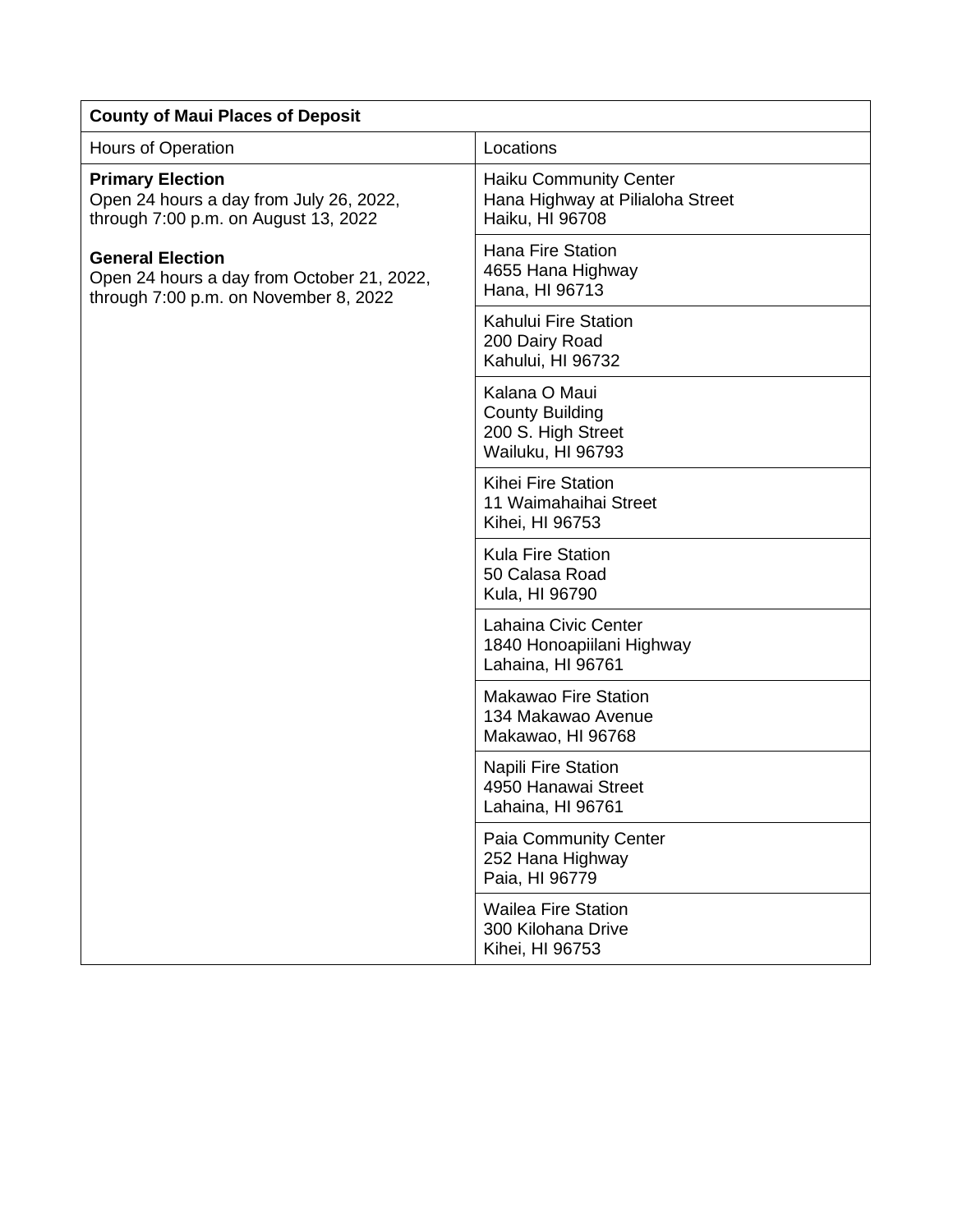| <b>Primary Election</b><br>August 1, 2022, through August 12, 2022<br>Monday through Saturday<br>8:00 a.m. to 4:30 p.m.    | <b>Mitchell Pauole Center</b><br><b>Conference Room</b><br>90 Ainoa Street<br>Kaunakakai, HI 96748          |
|----------------------------------------------------------------------------------------------------------------------------|-------------------------------------------------------------------------------------------------------------|
| August 13, 2022<br>7:00 a.m. to 7:00 p.m.                                                                                  | Velma McWayne Santos Community Center<br>395 Waena Street                                                   |
| <b>General Election</b><br>October 25, 2022, through November 7, 2022<br>Monday through Saturday<br>8:00 a.m. to 4:30 p.m. | Wailuku, HI 96793                                                                                           |
| November 8, 2022<br>7:00 a.m. to 7:00 p.m.                                                                                 |                                                                                                             |
| <b>Primary Election</b><br>August 8, 2022, through August 12, 2022<br>Monday through Friday<br>8:00 a.m. to 4:30 p.m.      | Lanai County Council District Office<br><b>Conference Room</b><br>814 Fraser Avenue<br>Lanai City, HI 96763 |
| August 13, 2022<br>7:00 a.m. to 7:00 p.m.                                                                                  |                                                                                                             |
| <b>General Election</b><br>November 1, 2022, through November 7, 2022<br>Monday through Saturday<br>8:00 a.m. to 4:30 p.m. |                                                                                                             |
| November 8, 2022<br>7:00 a.m. to 7:00 p.m.                                                                                 |                                                                                                             |
| <b>Primary Election</b><br>August 13, 2022<br>7:00 a.m. to 7:00 p.m.                                                       | Hana High & Elementary School<br>4111 Hana Hwy<br>Hana, HI 96713                                            |
| <b>General Election</b><br>November 8, 2022<br>7:00 a.m. to 7:00 p.m.                                                      |                                                                                                             |

### **County of Maui Places of Deposit (Continued)**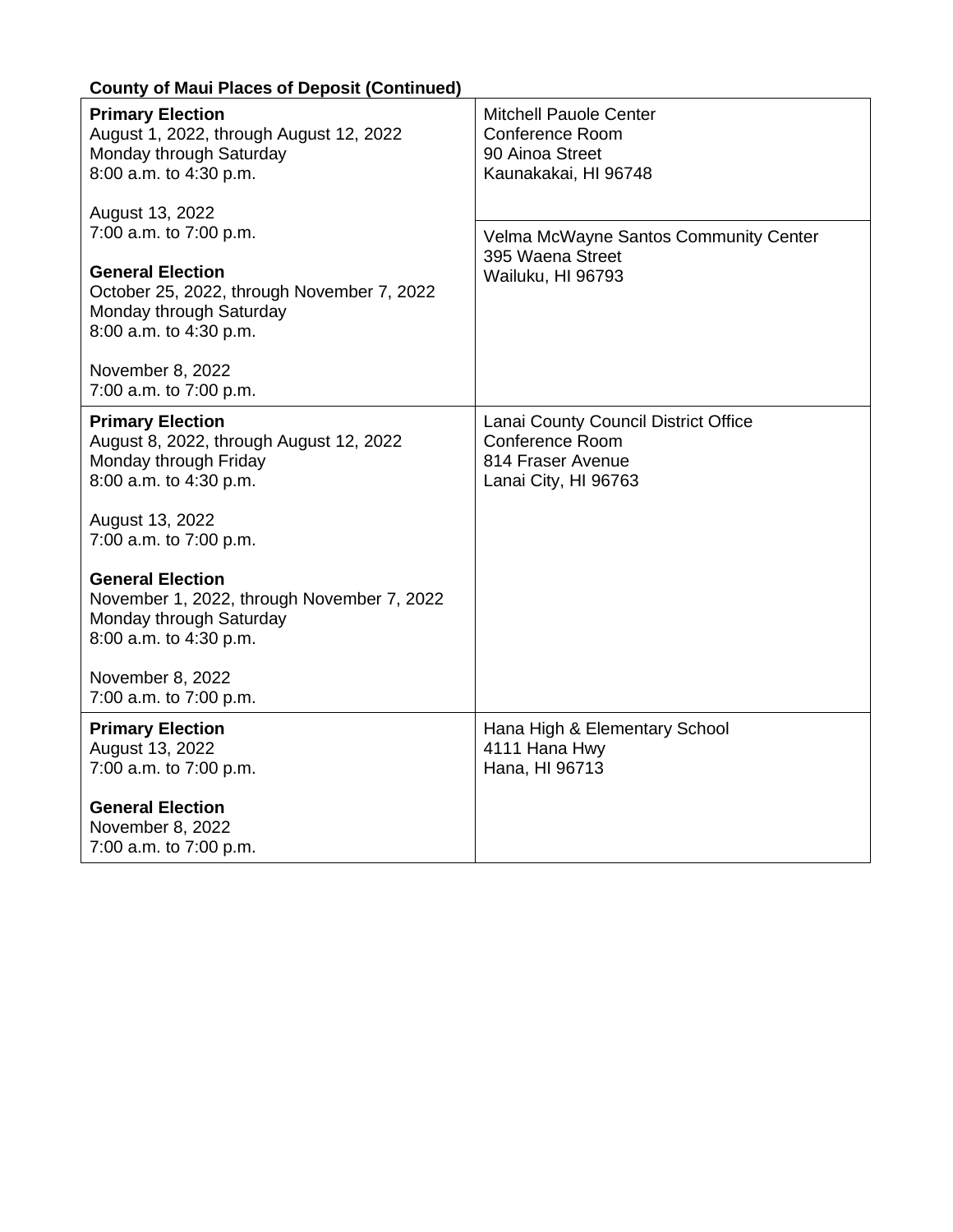| <b>County of Kauai Places of Deposit</b>                                                                                                                                                                                     |                                                                                                           |  |
|------------------------------------------------------------------------------------------------------------------------------------------------------------------------------------------------------------------------------|-----------------------------------------------------------------------------------------------------------|--|
| <b>Hours of Operation</b>                                                                                                                                                                                                    | Locations                                                                                                 |  |
| <b>Primary Election</b><br>Open 24 hours a day from July 22, 2022,<br>through 7:00 p.m. on August 13, 2022<br><b>General Election</b><br>Open 24 hours a day from October 19, 2022,<br>through 7:00 p.m. on November 8, 2022 | <b>Elections Division</b><br><b>Historic County Annex Building</b><br>4386 Rice Street<br>Lihue, HI 96766 |  |
|                                                                                                                                                                                                                              | Hanalei Neighborhood Center<br>5-5358 Kuhio Highway<br>Hanalei, HI 96714                                  |  |
|                                                                                                                                                                                                                              | Hanapepe Neighborhood Center<br>4451 Puolo Road<br>Hanapepe, HI 96716                                     |  |
|                                                                                                                                                                                                                              | Kalaheo Neighborhood Center<br>4480 Papalina Road<br>Kalaheo, HI 96741                                    |  |
|                                                                                                                                                                                                                              | Kilauea Neighborhood Center<br>2460 Keneke Street<br>Kilauea, HI 96754                                    |  |
|                                                                                                                                                                                                                              | Koloa Neighborhood Center<br>3461 Weliweli Road<br>Koloa, HI 96756                                        |  |
|                                                                                                                                                                                                                              | <b>Princeville Public Library</b><br>4343 Emmalani Drive<br>Princeville, HI 96722                         |  |
|                                                                                                                                                                                                                              | Waimea Neighborhood Center<br>4556 Makeke Rd<br>Waimea, HI 96796                                          |  |
|                                                                                                                                                                                                                              | <b>Waipouli Shopping Center</b><br>4-0757 Kuhio Highway<br>Kapaa, HI 96746                                |  |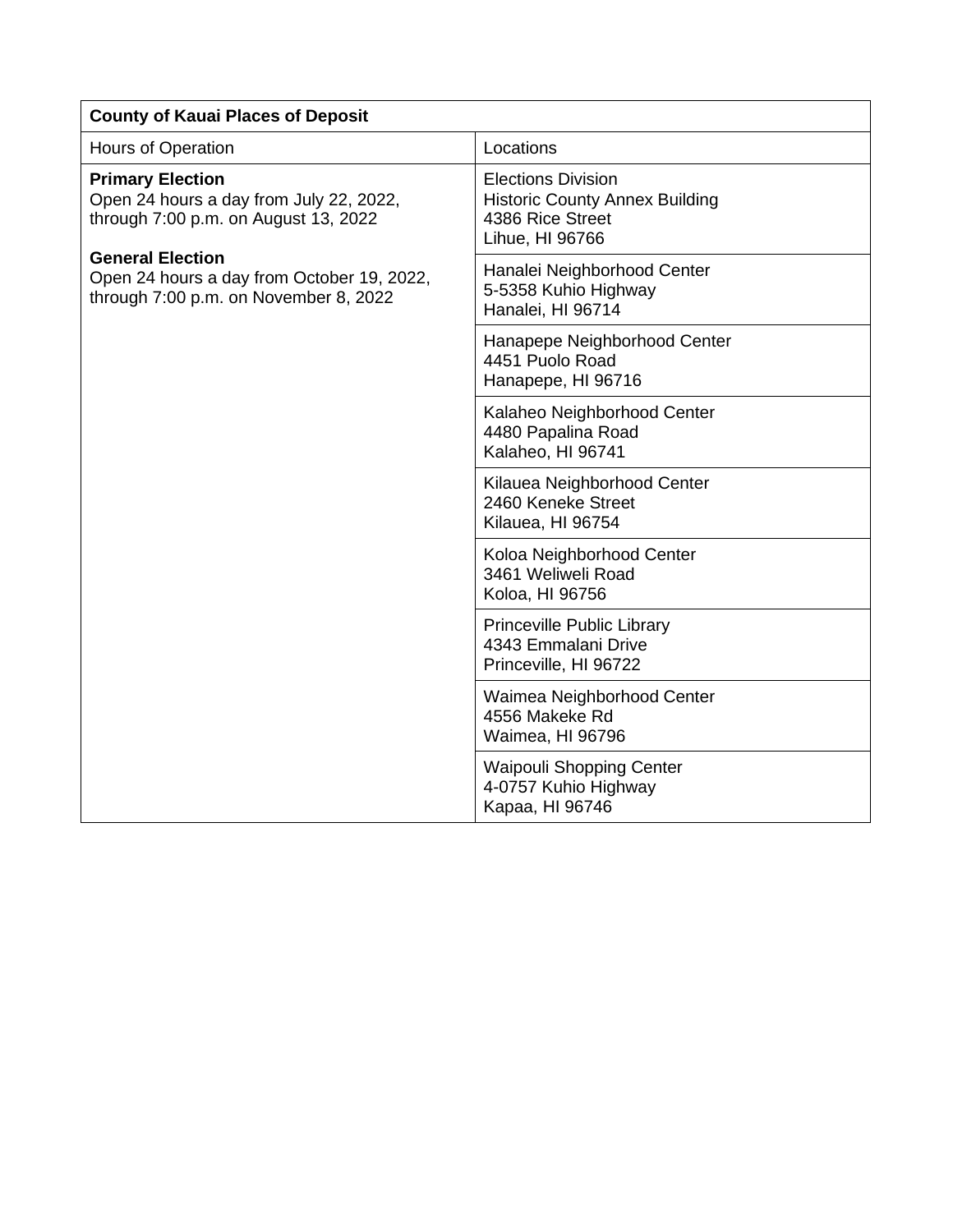| roamy of Haaar Flaooo of Bopoon (commao                                                                                    |                                                                                                                      |
|----------------------------------------------------------------------------------------------------------------------------|----------------------------------------------------------------------------------------------------------------------|
| <b>Primary Election</b><br>July 22, 2022, through July 30, 2022<br>Monday through Friday<br>7:45 a.m. to 4:30 p.m.         | <b>Elections Division</b><br>Office of the County Clerk<br>4386 Rice Street, Room 101<br>Lihue, HI 96766             |
| July 31, 2022, through August 12, 2022<br>Monday through Saturday<br>7:45 a.m. to 4:30 p.m.                                |                                                                                                                      |
| August 13, 2022<br>7:00 a.m. to 7:00 p.m.                                                                                  |                                                                                                                      |
| <b>General Election</b><br>October 19, 2022, through October 22, 2022<br>Monday through Friday<br>7:45 a.m. to 4:30 p.m.   |                                                                                                                      |
| October 23, 2022, through November 7, 2022<br>Monday through Saturday<br>7:45 a.m. to 4:30 p.m.                            |                                                                                                                      |
| November 8, 2022<br>7:00 a.m. to 7:00 p.m.                                                                                 |                                                                                                                      |
| <b>Primary Election</b><br>August 1, 2022, through August 12, 2022<br>Monday through Saturday<br>8:00 a.m. to 4:30 p.m.    | <b>Voter Service Center</b><br><b>Historic County Annex Building Basement</b><br>4386 Rice Street<br>Lihue, HI 96766 |
| August 13, 2022<br>7:00 a.m. to 7:00 p.m.                                                                                  |                                                                                                                      |
| <b>General Election</b><br>October 25, 2022, through November 7, 2022<br>Monday through Saturday<br>8:00 a.m. to 4:30 p.m. |                                                                                                                      |
| November 8, 2022<br>7:00 a.m. to 7:00 p.m.                                                                                 |                                                                                                                      |

### **County of Kauai Places of Deposit (Continued)**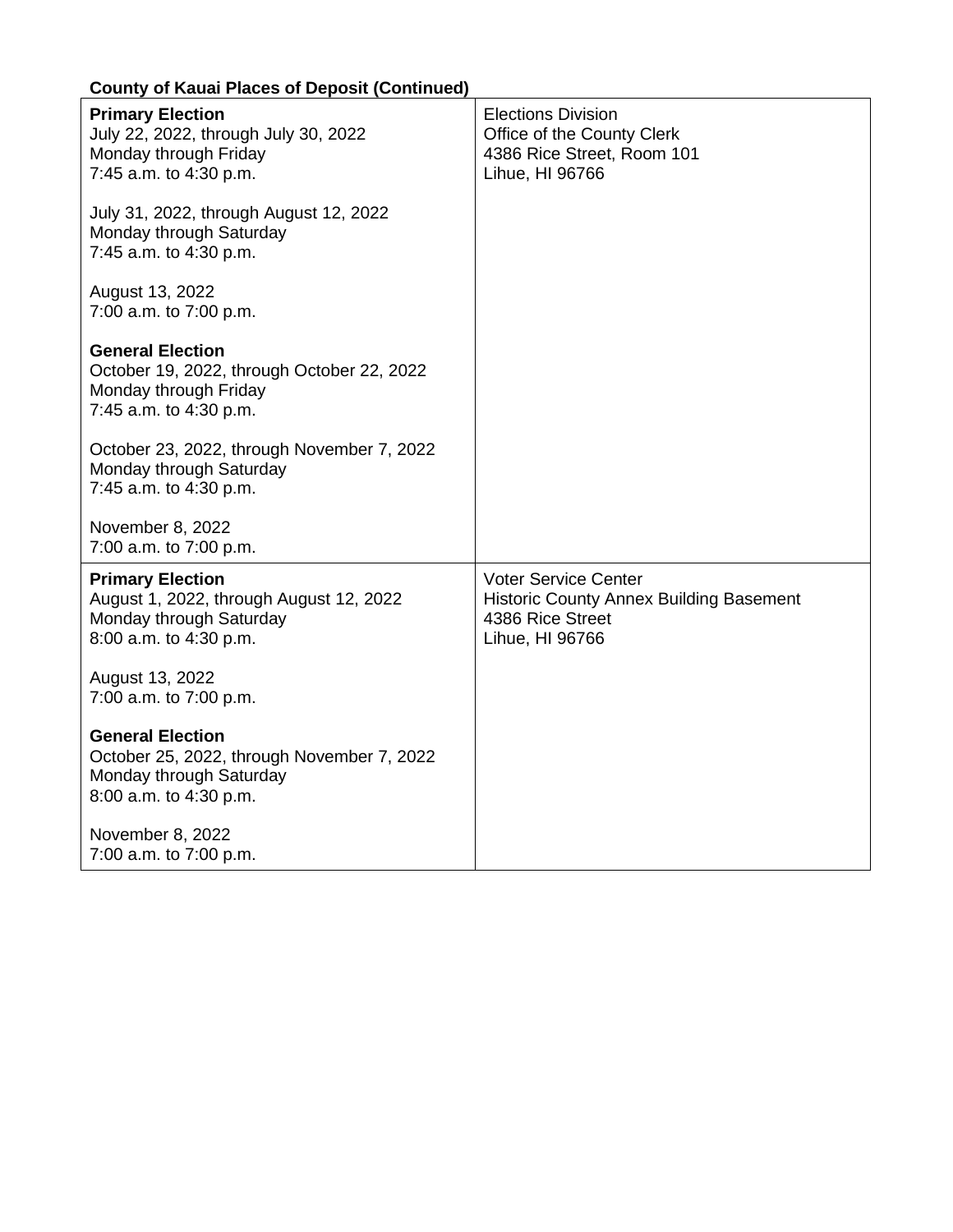| <b>City and County of Honolulu Places of Deposit</b>                                                                                                                                                                                                                         |                                                                                         |  |
|------------------------------------------------------------------------------------------------------------------------------------------------------------------------------------------------------------------------------------------------------------------------------|-----------------------------------------------------------------------------------------|--|
| Hours of Operation                                                                                                                                                                                                                                                           | Locations                                                                               |  |
| <b>Primary Election</b><br>Open daily in accordance with park hours from<br>July 26, 2022, through 7:00 p.m. on<br>August 13, 2022<br><b>General Election</b><br>Open daily in accordance with park hours from<br>October 21, 2022, through 7:00 p.m. on<br>November 8, 2022 | <b>Asing Community Park</b><br>91-1450 Renton Road<br>Ewa Beach, HI 96706               |  |
|                                                                                                                                                                                                                                                                              | Bill Balfour Jr. Waipahu District Park<br>94-230 Paiwa Street<br>Waipahu, HI 96797      |  |
|                                                                                                                                                                                                                                                                              | Connie Chun Aliamanu Neighborhood Park<br>4259 Lawehana Street<br>Honolulu, HI 96818    |  |
|                                                                                                                                                                                                                                                                              | Hawaii Kai Park and Ride<br>240 Keahole Street<br>Honolulu, HI 96825                    |  |
|                                                                                                                                                                                                                                                                              | <b>Kailua District Park</b><br>21 South Kainalu Drive<br>Kailua, HI 96734               |  |
|                                                                                                                                                                                                                                                                              | Kalihi Valley District Park<br>1911 Kamehameha IV Road<br>Honolulu, HI 96819            |  |
|                                                                                                                                                                                                                                                                              | <b>Kaneohe District Park</b><br>45-660 Keaahala Road<br>Kaneohe, HI 96744               |  |
|                                                                                                                                                                                                                                                                              | Kanewai Community Park<br>2695 Dole Street<br>Honolulu, HI 96822                        |  |
|                                                                                                                                                                                                                                                                              | <b>Mililani Park and Ride</b><br>95-1101 Ukuwai Street<br>Mililani, HI 96789            |  |
|                                                                                                                                                                                                                                                                              | Neal S. Blaisdell Park<br>98-319 Kamehameha Highway<br>Aiea, HI 96701                   |  |
|                                                                                                                                                                                                                                                                              | <b>Sunset Beach Recreation Center</b><br>59-540 Kamehameha Highway<br>Haleiwa, HI 96712 |  |
|                                                                                                                                                                                                                                                                              | Waialae Iki Neighborhood Park<br>4838 Kalanianaole Highway<br>Honolulu, HI 96821        |  |
|                                                                                                                                                                                                                                                                              | <b>Waianae District Park</b><br>85-601 Farrington Highway<br>Waianae, HI 96792          |  |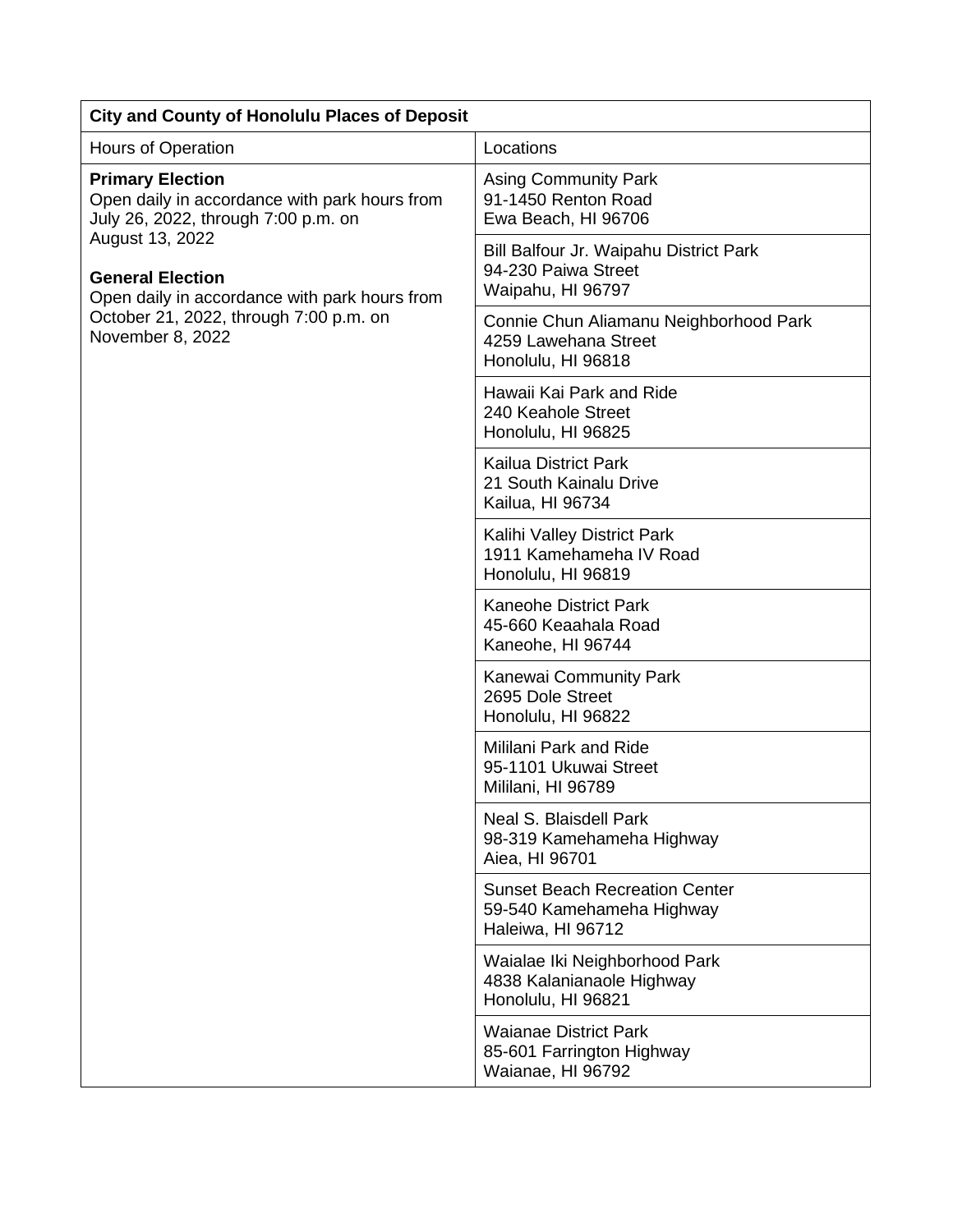#### **City and County of Honolulu Places of Deposit (Continued)**

| <b>Primary Election</b>               | Honolulu Hale         |
|---------------------------------------|-----------------------|
| Open daily from July 26, 2022,        | 530 South King Street |
| through 7:00 p.m. on August 13, 2022  | Honolulu, HI 96813    |
| <b>General Election</b>               | Kapolei Hale          |
| Open daily from October 21, 2022,     | 1000 Uluohia Street   |
| through 7:00 p.m. on November 8, 2022 | Kapolei, HI 96707     |

#### CONGRESS

There shall be one Senator nominated and elected to the Senate of the United States Congress representing the State of Hawaii.

There shall be one Representative nominated and elected to the House of Representatives of the United States Congress from each of the following congressional districts for the State of Hawaii: first congressional district and second congressional district.

#### GOVERNOR AND LIEUTENANT GOVERNOR

There shall be one Governor and one Lieutenant Governor nominated and elected for the State of Hawaii.

#### STATE SENATORIAL DISTRICTS

There shall be one Senator nominated and elected to the Senate of the State Legislature from each of the twenty-five senatorial districts.

#### STATE REPRESENTATIVE DISTRICTS

There shall be one Representative nominated and elected to the House of Representatives of the State Legislature from each of the fifty-one representative districts.

#### BOARD OF TRUSTEES OF THE OFFICE OF HAWAIIAN AFFAIRS

There shall be five members of the Board of Trustees of the Office of Hawaiian Affairs who shall be elected at-large. At least one member shall be a resident of the island of Maui and one member shall be a resident of the island of Oahu.

#### **MAYORS**

There shall be one Mayor nominated and elected for the County of Maui. There shall be one Mayor nominated and elected for the County of Kauai.

#### CITY AND/OR COUNTY COUNCILS

There shall be nine Councilmembers nominated and elected to the Hawaii County Council. At least one shall be a resident of the first district, one a resident of the second district, one a resident of the third district, one a resident of the fourth district, one a resident of the fifth district, one a resident of the sixth district, one a resident of the seventh district, one a resident of the eighth district, and one a resident of the ninth district.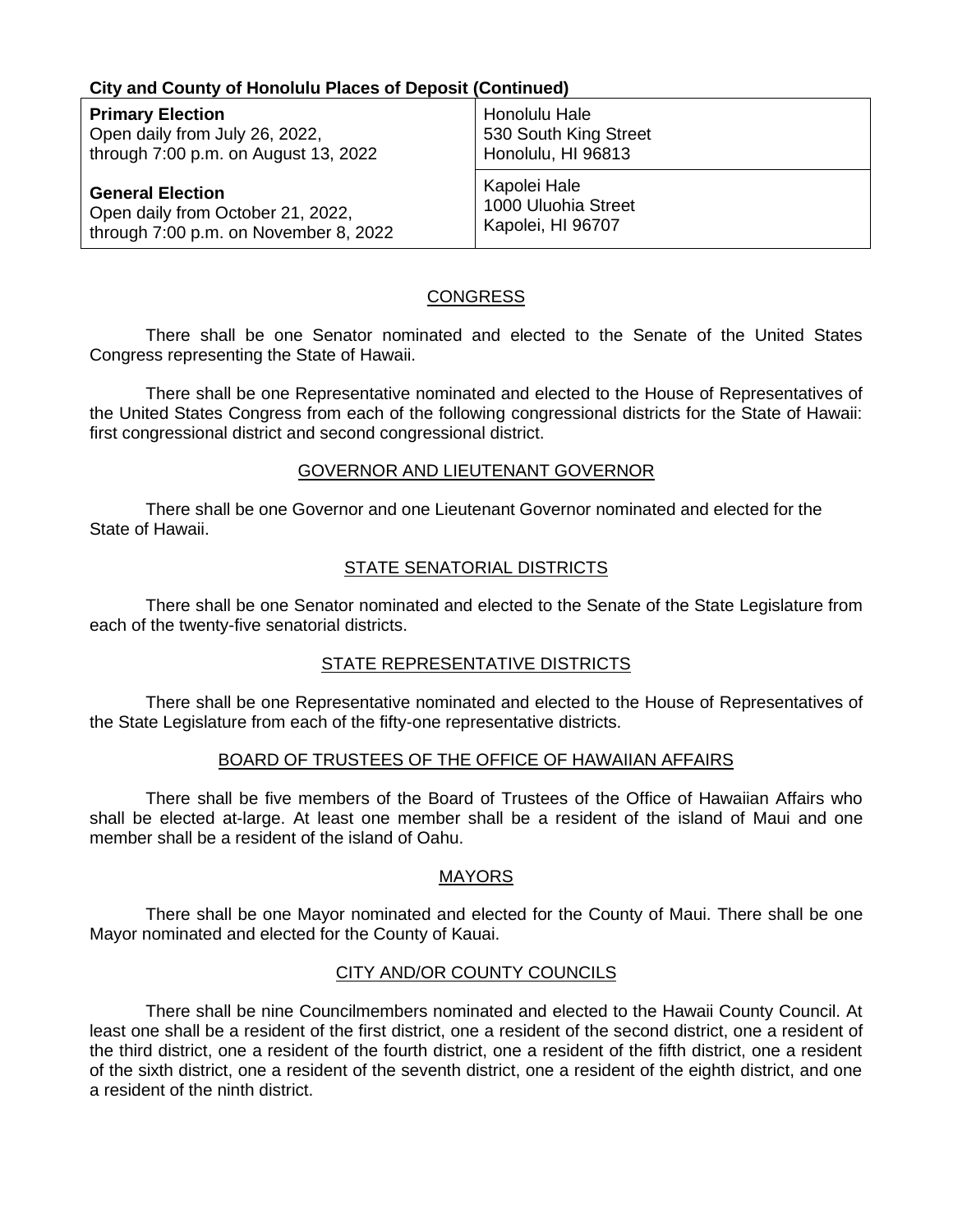There shall be nine Councilmembers nominated and elected at-large to the Maui County Council. At least one shall be a resident of the residency area of East Maui, one a resident of the residency area of West Maui, one a resident of the residency area of Wailuku-Waihee-Waikapu, one a resident of the residency area of Kahului, one a resident of the residency area of South Maui, one a resident of the residency area of Makawao-Haiku-Paia, one a resident of the residency area of Upcountry, one a resident of the island of Lanai, and one a resident of the island of Molokai, except that portion defined as the County of Kalawao.

There shall be seven Councilmembers nominated and elected at-large to the Kauai County Council.

There shall be four Councilmembers nominated and elected to the Honolulu City Council. At least one shall be a resident of the second district, one a resident of the fourth district, one a resident of the sixth district, and one a resident of the eighth district.

#### TERMS OF OFFICE

The terms for which candidates are to be nominated and/or elected are as follows:

| <b>United States Senator</b>                                                                                                                               | Six years (noon, January 3, 2023 to noon,<br>January 3, 2029)                                                                                    |
|------------------------------------------------------------------------------------------------------------------------------------------------------------|--------------------------------------------------------------------------------------------------------------------------------------------------|
| United States Representatives (Districts I and II)                                                                                                         | Two years (noon, January 3, 2023 to noon,<br>January 3, 2025)                                                                                    |
| Governor and Lieutenant Governor                                                                                                                           | Four years (noon, December 5, 2022 to noon,<br>December 7, 2026)                                                                                 |
| State Senators (Districts 1, 3, 4, 6, 7, 12, 16, 18,<br>19, 22, 23, 24)                                                                                    | Two years (November 8, 2022 to November 5,<br>2024)                                                                                              |
|                                                                                                                                                            | The 2021 Reapportionment Commission assigned<br>a 2-year term for 12 seats pursuant to the Hawaii<br>Constitution, Article IV, Sections 7 and 8. |
| State Senators (Districts 2, 5, 8, 9, 10, 11, 13, 14,<br>15, 17, 20, 21, 25)                                                                               | Four years (November 8, 2022 to November 3,<br>2026)                                                                                             |
| State Representatives (Districts $1 - 51$ )                                                                                                                | Two years (November 8, 2022 to November 5,<br>2024)                                                                                              |
| Office of Hawaiian Affairs Trustees (Maui, Oahu,<br>At-Large)                                                                                              | Four years (November 8, 2022 to November 3,<br>2026)                                                                                             |
| Mayor, County of Maui                                                                                                                                      | Four years (noon, January 2, 2023 to noon,<br>January 2, 2027)                                                                                   |
| Mayor, County of Kauai                                                                                                                                     | Four years (noon, December 1, 2022 to noon,<br>December 1, 2026)                                                                                 |
| Councilmembers, County of Hawaii (Districts 1 -<br>9)                                                                                                      | Two years (noon, December 5, 2022 to noon,<br>December 2, 2024)                                                                                  |
| Councilmembers, County of Maui (East Maui,<br>West Maui, Wailuku-Waihee-Waikapu, Kahului,<br>South Maui, Makawao-Haiku-Paia, Upcountry,<br>Lanai, Molokai) | Two years (noon, January 2, 2023 to noon,<br>January 2, 2025)                                                                                    |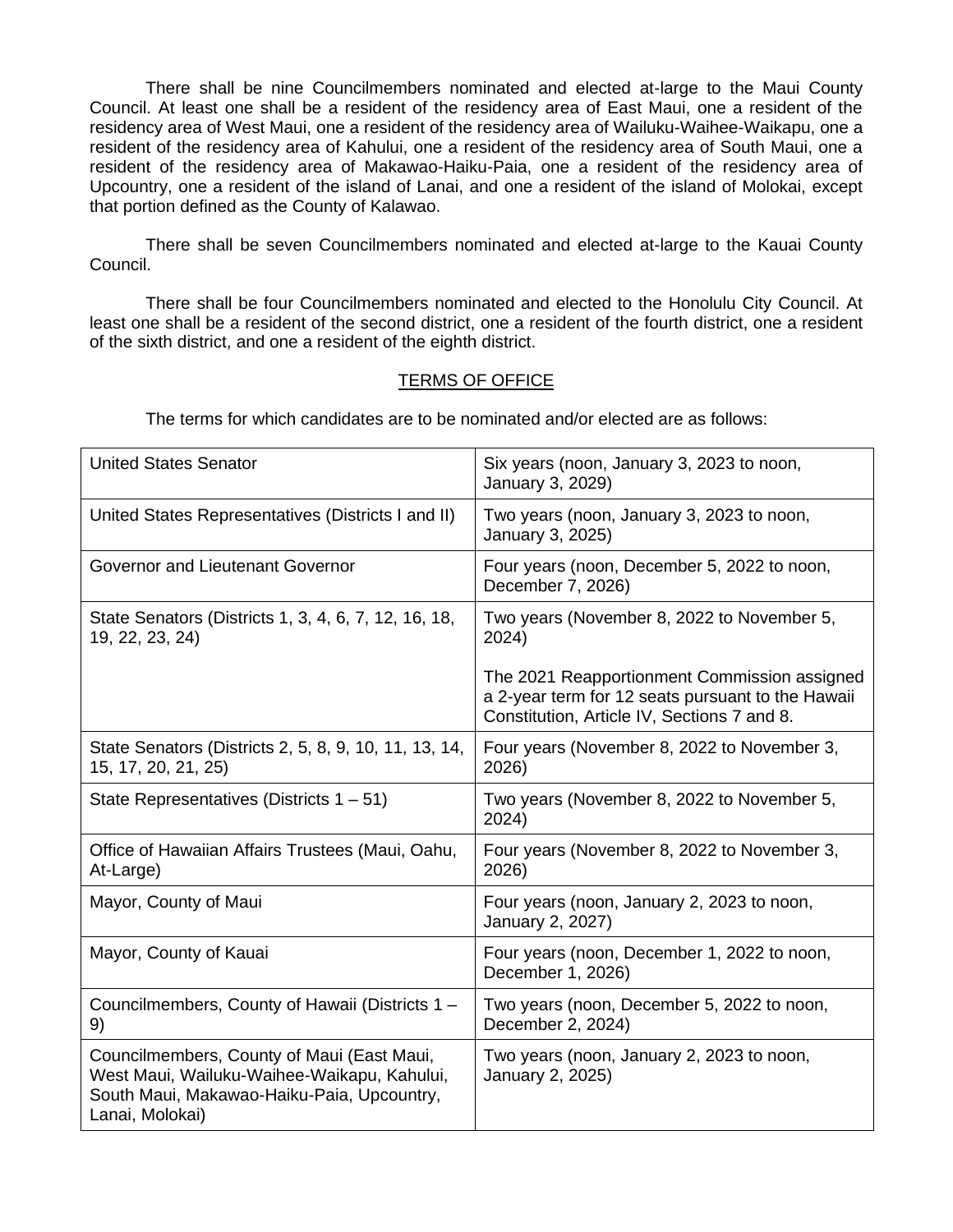| Terms of Office (Continued)                  |                                            |  |  |  |  |
|----------------------------------------------|--------------------------------------------|--|--|--|--|
| Councilmembers, County of Kauai (At-Large, 7 | Two years (noon, December 1, 2022 to noon, |  |  |  |  |
| seats)                                       | December 2, 2024)                          |  |  |  |  |
| Councilmembers, City and County of Honolulu  | Four years (noon, January 2, 2023 to noon, |  |  |  |  |
| (Districts II, IV, VI, VIII)                 | January 2, 2027)                           |  |  |  |  |

## **DISTRICT PRECINCT**

| <b>District</b>                                                                                                                                                                                                                                                                                      | Precinct                | U.S.<br>Representative     | <b>State Senate</b> | <b>State</b><br>Representative                                                                                                                                                           | <b>County Council</b> |  |
|------------------------------------------------------------------------------------------------------------------------------------------------------------------------------------------------------------------------------------------------------------------------------------------------------|-------------------------|----------------------------|---------------------|------------------------------------------------------------------------------------------------------------------------------------------------------------------------------------------|-----------------------|--|
| The 1st Representative District comprises the portion of the island of Hawaii including Akona,<br>Kukuihaele, Kapulena, Honokaa, Paauhau, Hanaipoe, Paauilo, Halepiula, Keanakolu, Ookala,<br>Laupahoehoe Papaaloa, Hakalau, Honomu, Pepeekeo, Papaikou, portion of Hilo, and Kaumana.               |                         |                            |                     |                                                                                                                                                                                          |                       |  |
| 01                                                                                                                                                                                                                                                                                                   | 01                      | Ш                          | 4                   |                                                                                                                                                                                          |                       |  |
| 01                                                                                                                                                                                                                                                                                                   | 02                      | $\mathbf{I}$               | 1                   |                                                                                                                                                                                          |                       |  |
| 01                                                                                                                                                                                                                                                                                                   | 03                      | $\mathbf{I}$               | 1                   | 1                                                                                                                                                                                        | $\overline{2}$        |  |
| 01                                                                                                                                                                                                                                                                                                   | 04                      | $\mathbf{II}$              | $\overline{4}$      |                                                                                                                                                                                          | $\overline{2}$        |  |
| Hilo.                                                                                                                                                                                                                                                                                                |                         |                            |                     | The 2nd Representative District comprises the portion of the island of Hawaii including a portion of                                                                                     |                       |  |
| 02                                                                                                                                                                                                                                                                                                   | 01                      | $\mathbf{I}$               | 1                   | 2                                                                                                                                                                                        | $\overline{2}$        |  |
| 02                                                                                                                                                                                                                                                                                                   | 02                      | $\mathbf{I}$               | 1                   | $\overline{2}$                                                                                                                                                                           | 3                     |  |
| 02                                                                                                                                                                                                                                                                                                   | 03                      | $\mathbf{II}$              | 1                   | $\overline{2}$                                                                                                                                                                           | 3                     |  |
| 02                                                                                                                                                                                                                                                                                                   | 04                      | $\mathbf{I}$               | 1                   | $\overline{2}$                                                                                                                                                                           | 5                     |  |
|                                                                                                                                                                                                                                                                                                      | and a portion of Keaau. |                            |                     | Hilo, Keaukaha, Orchidlands Estate, Ainaloa, Hawaiian Acres, Fern Acres, a portion of Kurtistown,                                                                                        |                       |  |
| 03                                                                                                                                                                                                                                                                                                   | 01                      | $\mathbf{I}$               | 1                   | 3                                                                                                                                                                                        | $\overline{2}$        |  |
| 03                                                                                                                                                                                                                                                                                                   | 02                      | $\mathbf{\mathsf{I}}$      | 1                   | 3                                                                                                                                                                                        | 3                     |  |
| 03                                                                                                                                                                                                                                                                                                   | 03                      | $\mathsf{I}$               | $\overline{2}$      | 3                                                                                                                                                                                        | 3                     |  |
| 03                                                                                                                                                                                                                                                                                                   | 04                      | $\mathbf{I}$               | $\overline{2}$      | 3                                                                                                                                                                                        | 3                     |  |
| 03                                                                                                                                                                                                                                                                                                   | 05                      | $\mathbf{  }$              | $\overline{2}$      | 3                                                                                                                                                                                        | 5                     |  |
|                                                                                                                                                                                                                                                                                                      |                         |                            |                     | The 4th Representative District comprises the portion of the island of Hawaii including Hawaiian<br>Paradise Park, Hawaiian Beaches, Koae, Kapoho, Pohoiki, Leilani Estates, and Kehena. |                       |  |
| 04                                                                                                                                                                                                                                                                                                   | 01                      | $\mathbf{I}$               | 2                   | 4                                                                                                                                                                                        | 3                     |  |
| 04                                                                                                                                                                                                                                                                                                   | 02                      | $\mathsf{I}$               | 2                   | 4                                                                                                                                                                                        | 4                     |  |
| 04                                                                                                                                                                                                                                                                                                   | 03                      | Ш                          | $\overline{2}$      | 4                                                                                                                                                                                        | 4                     |  |
| 04                                                                                                                                                                                                                                                                                                   | 04                      | $\mathbf{II}$              | $\overline{2}$      | 4                                                                                                                                                                                        | 6                     |  |
| The 5th Representative District comprises the portion of the island of Hawaii including a portion of<br>Keaau, a portion of Kurtistown, Mountain View, Glenwood, Fern Forest, Volcano, Pahala, Punaluu,<br>Honuapo, Naalehu, Waiohinu, Hawaiian Ocean View, Milolii, Hoopuloa, Hookena, and Pawaina. |                         |                            |                     |                                                                                                                                                                                          |                       |  |
| 05                                                                                                                                                                                                                                                                                                   | 01                      | $\mathop{\rm II}\nolimits$ | 1                   | 5                                                                                                                                                                                        | 3                     |  |
| 05                                                                                                                                                                                                                                                                                                   | 02                      | $\mathbf{I}$               | 1                   | 5                                                                                                                                                                                        | 5                     |  |
| 05                                                                                                                                                                                                                                                                                                   | 03                      | $\mathbf l$                | $\overline{2}$      | 5                                                                                                                                                                                        | 5                     |  |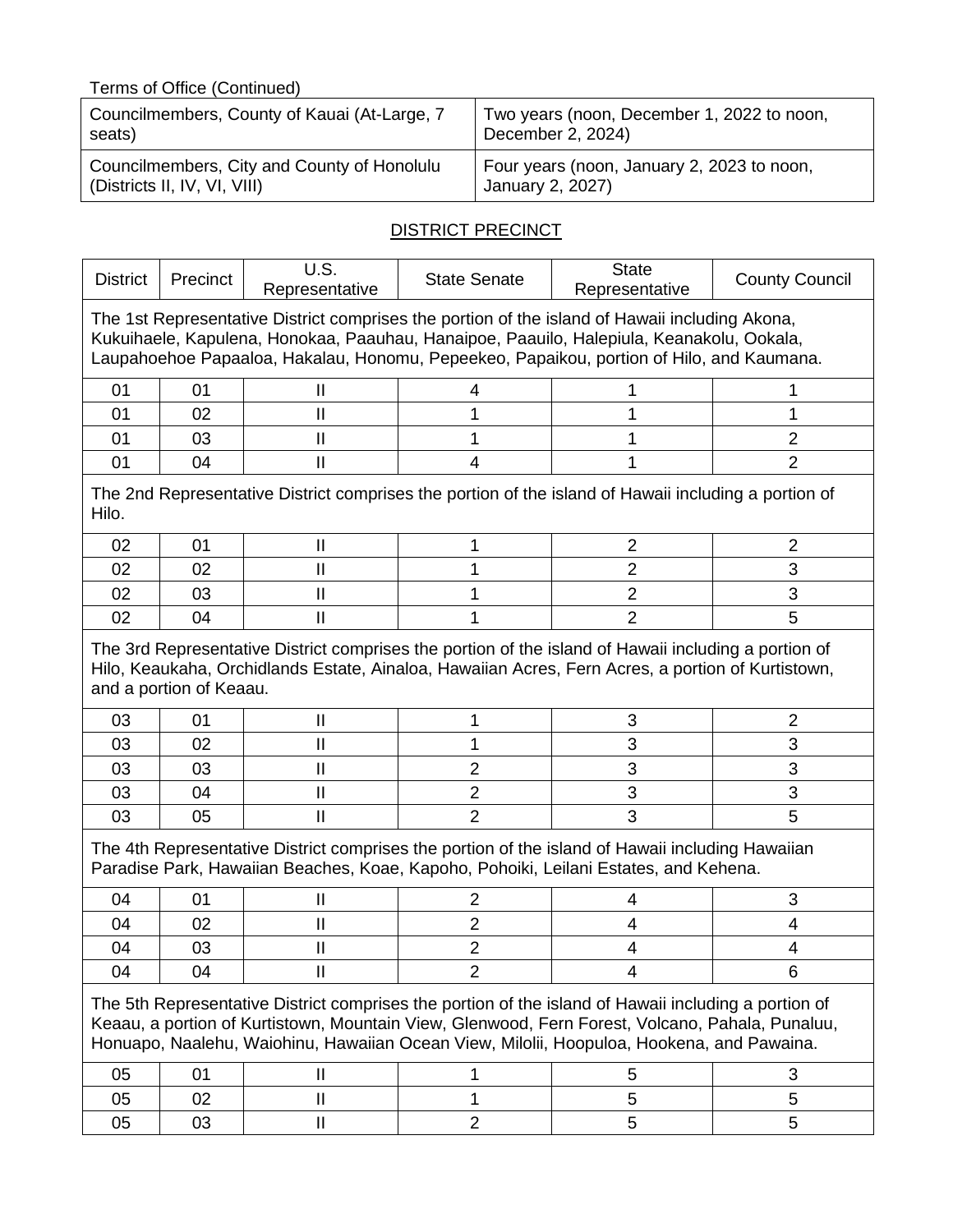| 05 | 04                            | $\mathbf{\mathsf{II}}$             | 3                                                                                                                                                                                                                          | 5              | 5              |
|----|-------------------------------|------------------------------------|----------------------------------------------------------------------------------------------------------------------------------------------------------------------------------------------------------------------------|----------------|----------------|
| 05 | 05                            | $\mathbf{I}$                       | $\overline{2}$                                                                                                                                                                                                             | 5              | 6              |
| 05 | 06                            | $\mathbf{I}$                       | 3                                                                                                                                                                                                                          | 5              | 6              |
| 05 | 07                            | $\mathbf{I}$                       | 3                                                                                                                                                                                                                          | 5              | $\overline{7}$ |
| 05 | 08                            | $\mathbf{I}$                       | 4                                                                                                                                                                                                                          | 5              | $\overline{7}$ |
| 05 | 09                            | $\mathbf{I}$                       | 4                                                                                                                                                                                                                          | 5              | 2              |
| 05 | 10                            | $\mathbf{II}$                      | 4                                                                                                                                                                                                                          | 5              | 6              |
|    |                               |                                    | The 6th Representative District comprises the portion of the island of Hawaii including Honaunau,<br>Napoopoo, Captain Cook, Kealakekua, Keauhou, Holualoa, and a portion of Kailua-Kona.                                  |                |                |
| 06 | 01                            | $\mathbf{I}$                       | 3                                                                                                                                                                                                                          | 6              | 6              |
| 06 | 02                            | $\mathbf{I}$                       | 3                                                                                                                                                                                                                          | 6              | $\overline{7}$ |
| 06 | 03                            | $\mathsf{I}\mathsf{I}$             | 3                                                                                                                                                                                                                          | 6              | $\overline{7}$ |
| 06 | 04                            | $\mathsf{I}\mathsf{I}$             | 3                                                                                                                                                                                                                          | 6              | 8              |
| 07 |                               |                                    |                                                                                                                                                                                                                            |                |                |
|    |                               |                                    |                                                                                                                                                                                                                            |                |                |
|    | 02                            | $\mathbf{I}$                       | 3                                                                                                                                                                                                                          | 7              | 8              |
| 07 | 03                            | $\mathbf{I}$                       | 3                                                                                                                                                                                                                          | 7              | 7              |
| 07 | 04                            | $\mathbf{I}$                       | $\overline{4}$                                                                                                                                                                                                             | $\overline{7}$ | 8              |
| 07 | 05                            | $\mathbf{II}$                      | 4                                                                                                                                                                                                                          | $\overline{7}$ | 9              |
| 07 | 06                            | $\mathbf{I}$                       | $\overline{4}$                                                                                                                                                                                                             | 7              | $\overline{7}$ |
| 07 | 07<br>Kawaihae, and Mahukona. | $\mathbf{I}$                       | $\overline{4}$<br>The 8th Representative District comprises the portion of the island of Hawaii including Hawi, Halaula,<br>Waiaka, Waimea, Makahalau, Palihooukapapa, Waikii, a portion of Waikoloa, a portion of Waikui, | $\overline{7}$ | $\overline{2}$ |
| 08 | 01                            | $\mathbf{I}$                       | 4                                                                                                                                                                                                                          | 8              | 9              |
| 08 | 02                            | $\mathbf{I}$                       | 4                                                                                                                                                                                                                          | 8              | 9              |
| 08 | 03                            | $\mathbf{I}$                       | 4                                                                                                                                                                                                                          | 8              | 9              |
| 08 | 04                            | $\mathop{\rm II}\nolimits$         | $\overline{4}$                                                                                                                                                                                                             | 8              | 1              |
|    |                               | Puunene, and a portion of Wailuku. | The 9th Representative District comprises the portion of the island of Maui including Kahului,                                                                                                                             |                |                |
| 09 | 01                            | $\mathbf{I}$                       | 5                                                                                                                                                                                                                          | 9              | at-large       |

 03 II 5 9 at-large 04 II 5 9 at-large 05 II 6 9 at-large

The 10th Representative District comprises the portion of the island of Maui including a portion of

10 | 01 | II | 6 | 10 | at-large 10 | 02 | II | 5 | 10 | at-large 10 | 03 | II | 5 | 10 | at-large 10 | 04 | II | 5 | 10 | at-large

Waiehu, Paukukalo, a portion of Wailuku, Wailuku Heights, Waikapu, and Hyashi Village.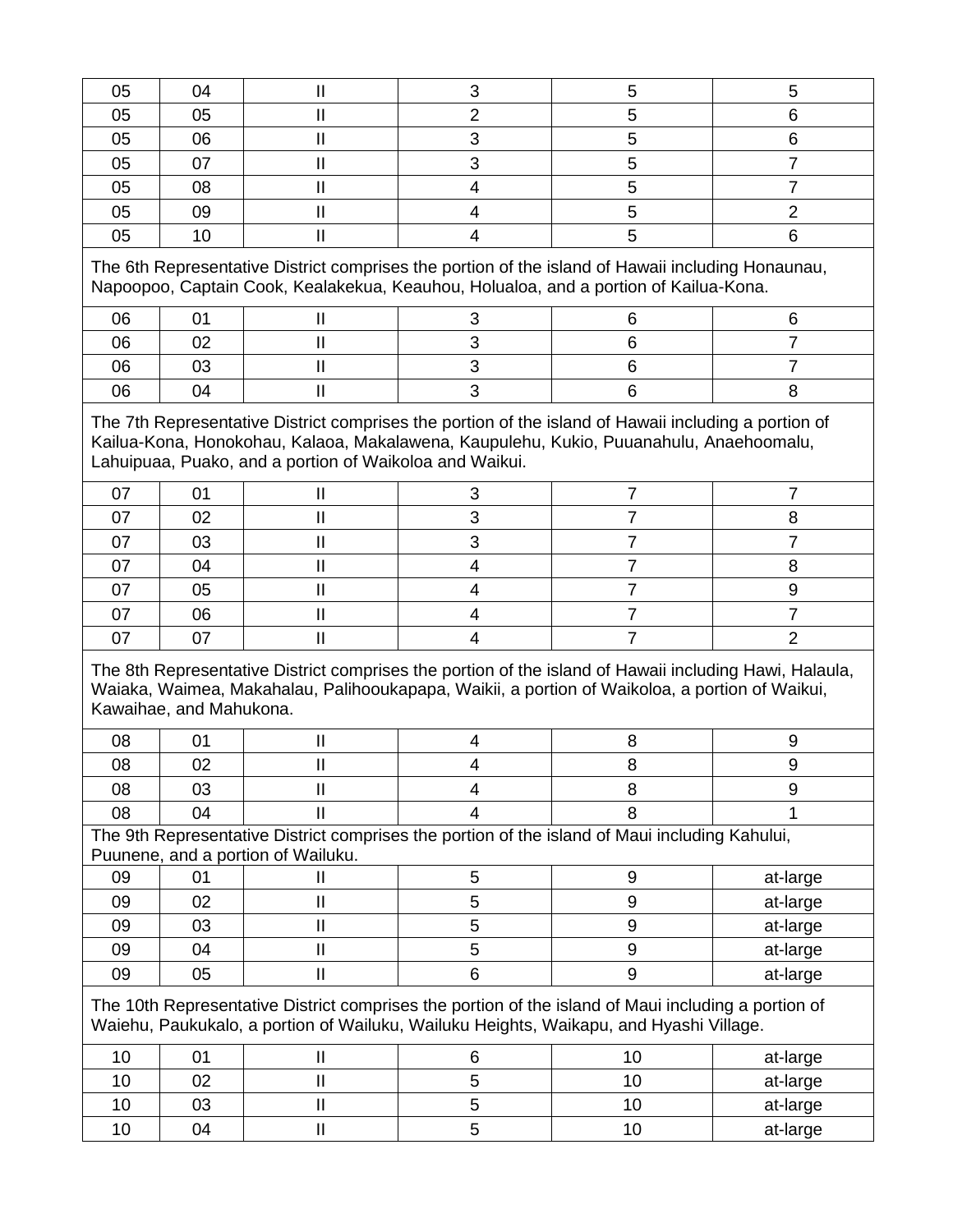| 10 | 05                                                                                                                                                                        | $\mathbf{I}$                                                    | 5              | 10                                                                                                                                                                                                                                                                                                         | at-large |  |  |
|----|---------------------------------------------------------------------------------------------------------------------------------------------------------------------------|-----------------------------------------------------------------|----------------|------------------------------------------------------------------------------------------------------------------------------------------------------------------------------------------------------------------------------------------------------------------------------------------------------------|----------|--|--|
| 10 | 06                                                                                                                                                                        | $\mathbf{I}$                                                    | 5              | 10                                                                                                                                                                                                                                                                                                         | at-large |  |  |
| 10 | 07                                                                                                                                                                        | $\mathbf{I}$                                                    | 5              | 10                                                                                                                                                                                                                                                                                                         | at-large |  |  |
|    | The 11th Representative District comprises the portion of the island of Maui including a portion of<br>Maalaea, Kihei, Keawakapu, Wailea, Makena, Kanahena, and Keoneoio. |                                                                 |                |                                                                                                                                                                                                                                                                                                            |          |  |  |
| 11 | 01                                                                                                                                                                        | $\mathbf{I}$                                                    | 6              | 11                                                                                                                                                                                                                                                                                                         | at-large |  |  |
| 11 | 02                                                                                                                                                                        | $\mathbf{I}$                                                    | 6              | 11                                                                                                                                                                                                                                                                                                         | at-large |  |  |
| 11 | 03                                                                                                                                                                        | $\mathbf{I}$                                                    | 6              | 11                                                                                                                                                                                                                                                                                                         | at-large |  |  |
| 11 | 04                                                                                                                                                                        | $\mathbf{I}$                                                    | 6              | 11                                                                                                                                                                                                                                                                                                         | at-large |  |  |
|    |                                                                                                                                                                           |                                                                 |                | The 12th Representative District comprises the portion of the island of Maui including a portion of<br>Keahua, Haliimaile, Pukalani, Makawao, Pulehu, Waiakoa, Keokea, and Ulupalakua.                                                                                                                     |          |  |  |
| 12 | 01                                                                                                                                                                        | $\ensuremath{\mathsf{II}}$                                      | 7              | 12                                                                                                                                                                                                                                                                                                         | at-large |  |  |
| 12 | 02                                                                                                                                                                        | $\mathbf{I}$                                                    | $\overline{7}$ | 12                                                                                                                                                                                                                                                                                                         | at-large |  |  |
| 12 | 03                                                                                                                                                                        | $\mathbf{I}$                                                    | 7              | 12                                                                                                                                                                                                                                                                                                         | at-large |  |  |
| 12 | 04                                                                                                                                                                        | $\mathbf{I}$                                                    | $\overline{7}$ | 12                                                                                                                                                                                                                                                                                                         | at-large |  |  |
| 12 | 05                                                                                                                                                                        | $\mathbf{I}$                                                    | 6              | 12                                                                                                                                                                                                                                                                                                         | at-large |  |  |
|    |                                                                                                                                                                           | Mokae, Kakio, Puuiki, Koali, Kipahulu, Mokulau, Kaupo, and Nuu. |                | The 13th Representative District comprises the islands of Molokai, Lanai, Kahoolawe, Papanui O<br>Kane, Puukii, and Alau, Molokini, and portion of the island of Maui including a portion of Kahului, Paia,<br>Kuau, Haiku, Peahi, Huelo, Kailua, Keanae, Wailua, Nahiku, Honomaele, Kaeleku, Hana, Hamoa, |          |  |  |
| 13 | 01                                                                                                                                                                        | $\mathbf{I}$                                                    | 7              | 13                                                                                                                                                                                                                                                                                                         | at-large |  |  |
| 13 | 02                                                                                                                                                                        | $\mathbf{I}$                                                    | $\overline{7}$ | 13                                                                                                                                                                                                                                                                                                         | at-large |  |  |
| 13 | 03                                                                                                                                                                        | $\mathbf{I}$                                                    | $\overline{7}$ | 13                                                                                                                                                                                                                                                                                                         | at-large |  |  |
| 13 | 04                                                                                                                                                                        | $\mathbf{I}$                                                    | 7              | 13                                                                                                                                                                                                                                                                                                         | at-large |  |  |
| 13 | 05                                                                                                                                                                        | $\mathbf{I}$                                                    | $\overline{7}$ | 13                                                                                                                                                                                                                                                                                                         | at-large |  |  |
| 13 | 06                                                                                                                                                                        | $\mathbf{I}$                                                    | 7              | 13                                                                                                                                                                                                                                                                                                         | at-large |  |  |
| 13 | 07                                                                                                                                                                        | $\mathbf{  }$                                                   | 7              | 13                                                                                                                                                                                                                                                                                                         | at-large |  |  |
| 13 | 08                                                                                                                                                                        | $\mathbf{  }$                                                   | $\overline{7}$ | 13                                                                                                                                                                                                                                                                                                         | at-large |  |  |
| 13 | 09                                                                                                                                                                        | $\mathbf{I}$                                                    | 7              | 13                                                                                                                                                                                                                                                                                                         | none     |  |  |
| 13 | 10                                                                                                                                                                        | $\mathbf{I}$                                                    | $\overline{7}$ | 13                                                                                                                                                                                                                                                                                                         | at-large |  |  |
|    |                                                                                                                                                                           |                                                                 |                | The 14th Representative District comprises Mokeehia Island and the portion of the island of Maui<br>including Kahakuloa, a portion of Waiehu, a portion of Maalaea, Mopua, Olowalu, Wainee, Lahaina,<br>Puunoa, Kelawea, Lahainaluna, Kaanapali, Mahinahina Camp, Kahana, and Honokahua.                   |          |  |  |
| 14 | 01                                                                                                                                                                        | $\mathbf{I}$                                                    | 6              | 14                                                                                                                                                                                                                                                                                                         | at-large |  |  |
| 14 | 02                                                                                                                                                                        | $\mathbf{I}$                                                    | 6              | 14                                                                                                                                                                                                                                                                                                         | at-large |  |  |
| 14 | 03                                                                                                                                                                        | $\mathbf{I}$                                                    | 6              | 14                                                                                                                                                                                                                                                                                                         | at-large |  |  |
| 14 | 04                                                                                                                                                                        | $\mathbf{I}$                                                    | 6              | 14                                                                                                                                                                                                                                                                                                         | at-large |  |  |
| 14 | 05                                                                                                                                                                        | $\mathbf{I}$                                                    | 5              | 14                                                                                                                                                                                                                                                                                                         | at-large |  |  |
|    |                                                                                                                                                                           | Papaloa, a portion of Wailua, Kawaihau, and Kapahi.             |                | The 15th Representative District comprises the portion of the island of Kauai including Haena,<br>Haleomaha, Wainiha, Hanalei, Princeville, Kalihiwai, Kilauea, Anahola, Kealia, Kapaa, Waipouli,                                                                                                          |          |  |  |
| 15 | 01                                                                                                                                                                        | $\mathbf{I}$                                                    | 8              | 15                                                                                                                                                                                                                                                                                                         | at-large |  |  |
| 15 | 02                                                                                                                                                                        | $\mathbf{I}$                                                    | 8              | 15                                                                                                                                                                                                                                                                                                         | at-large |  |  |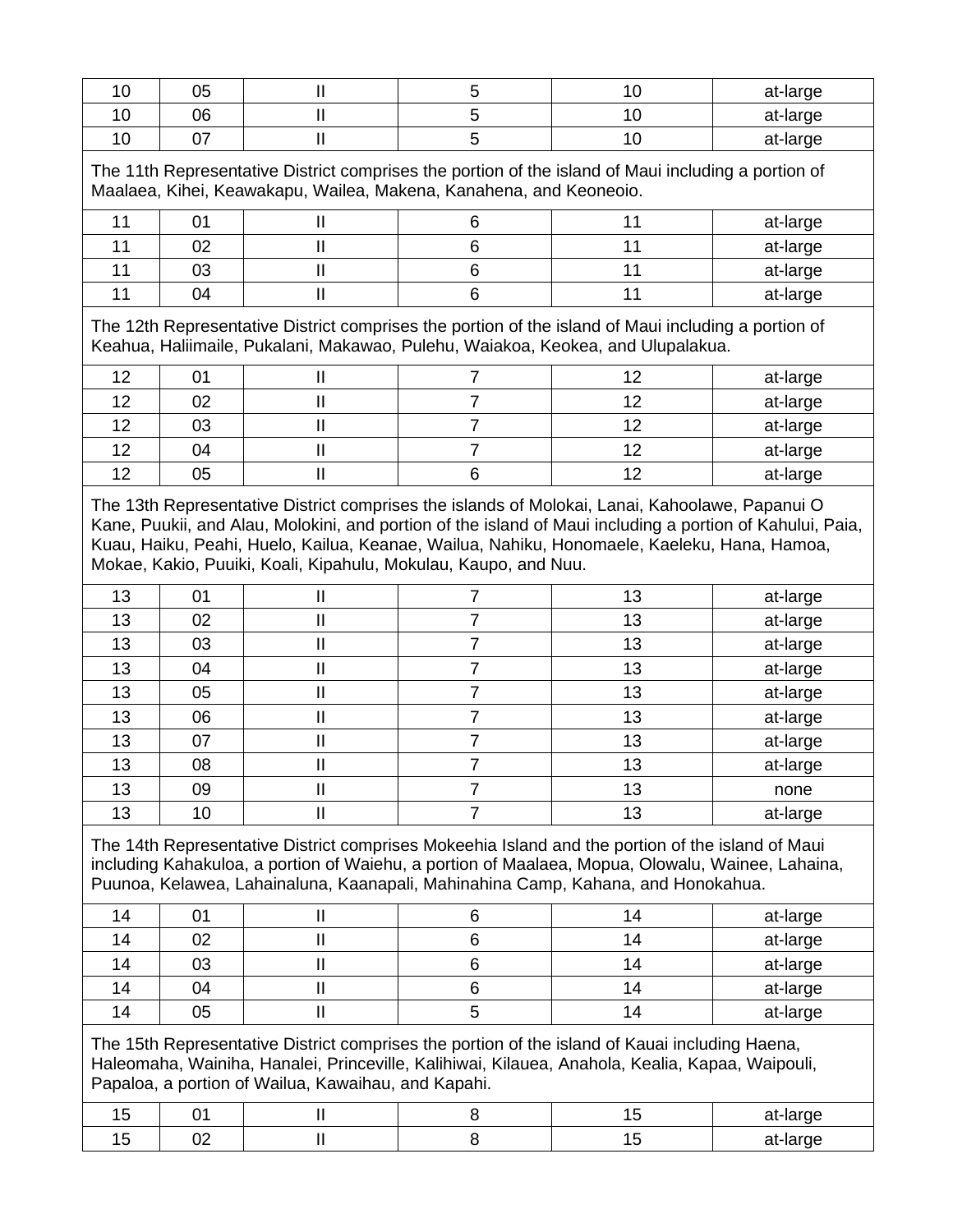| 15                                                                                                                                                                                    | 03 | $\mathbf{  }$                                                                   | 8  | 15                                                                                                                                                                                       | at-large                                                                                               |  |  |
|---------------------------------------------------------------------------------------------------------------------------------------------------------------------------------------|----|---------------------------------------------------------------------------------|----|------------------------------------------------------------------------------------------------------------------------------------------------------------------------------------------|--------------------------------------------------------------------------------------------------------|--|--|
| 15                                                                                                                                                                                    | 04 | $\mathbf{II}$                                                                   | 8  | 15                                                                                                                                                                                       | at-large                                                                                               |  |  |
| 15                                                                                                                                                                                    | 05 | $\mathsf{II}$                                                                   | 8  | 15                                                                                                                                                                                       | at-large                                                                                               |  |  |
| The 16th Representative District comprises the portion of the island of Kauai including a portion of<br>Wailua, Hanamaulu, Kapaia, Lihue, Puhi, and a portion of Omao.                |    |                                                                                 |    |                                                                                                                                                                                          |                                                                                                        |  |  |
| 16                                                                                                                                                                                    | 01 | $\mathbf l$                                                                     | 8  | 16                                                                                                                                                                                       | at-large                                                                                               |  |  |
| 16                                                                                                                                                                                    | 02 | $\mathbf{II}$                                                                   | 8  | 16                                                                                                                                                                                       | at-large                                                                                               |  |  |
| 16                                                                                                                                                                                    | 03 | $\mathbf{I}$                                                                    | 8  | 16                                                                                                                                                                                       | at-large                                                                                               |  |  |
| 16                                                                                                                                                                                    | 04 | $\mathbf{I}$                                                                    | 8  | 16                                                                                                                                                                                       | at-large                                                                                               |  |  |
| 16                                                                                                                                                                                    | 05 | $\mathop{\rm II}\nolimits$                                                      | 8  | 16                                                                                                                                                                                       | at-large                                                                                               |  |  |
|                                                                                                                                                                                       |    | Nonopahu Village, Kekaha, Pokii, Kaunalewa and Mana.                            |    | island of Kauai including a portion of Omao, Koloa, Poipu, Lawai, Kalaheo, Eleele, Hanapepe,<br>Hanapepe Heights, Kapaka, Makaweli, Kaawanui Village, Pakala Village, Kapalawai, Waimea, | The 17th Representative District comprises the islands of Niihau, Lehua, and Kaula, and portion of the |  |  |
| 17                                                                                                                                                                                    | 01 | $\mathbf{I}$                                                                    | 8  | 17                                                                                                                                                                                       | at-large                                                                                               |  |  |
| 17                                                                                                                                                                                    | 02 | $\mathbf{I}$                                                                    | 8  | 17                                                                                                                                                                                       | at-large                                                                                               |  |  |
| 17                                                                                                                                                                                    | 03 | $\mathbf{II}$                                                                   | 8  | 17                                                                                                                                                                                       | at-large                                                                                               |  |  |
| 17                                                                                                                                                                                    | 04 | $\mathbf{I}$                                                                    | 8  | 17                                                                                                                                                                                       | at-large                                                                                               |  |  |
| 17                                                                                                                                                                                    | 05 | $\mathbf{I}$                                                                    | 8  | 17                                                                                                                                                                                       | at-large                                                                                               |  |  |
| 17                                                                                                                                                                                    | 06 | $\mathbf{I}$                                                                    | 8  | 17                                                                                                                                                                                       | at-large                                                                                               |  |  |
|                                                                                                                                                                                       |    | Portlock, and a portion of Hawaii Kai.                                          |    | The 18th Representative District comprises Koko Isle and the portion of the island of Oahu including                                                                                     |                                                                                                        |  |  |
| 18                                                                                                                                                                                    | 01 |                                                                                 | 25 | 18                                                                                                                                                                                       | IV                                                                                                     |  |  |
| 18                                                                                                                                                                                    | 02 |                                                                                 | 25 | 18                                                                                                                                                                                       | IV                                                                                                     |  |  |
| 18                                                                                                                                                                                    | 03 |                                                                                 | 25 | 18                                                                                                                                                                                       | IV                                                                                                     |  |  |
| 18                                                                                                                                                                                    | 04 |                                                                                 | 25 | 18                                                                                                                                                                                       | IV                                                                                                     |  |  |
| 18                                                                                                                                                                                    | 05 |                                                                                 | 9  | 18                                                                                                                                                                                       | IV                                                                                                     |  |  |
|                                                                                                                                                                                       |    | Hawaii Kai, Niu Valley, Wailupe, a portion of Kahala, and a portion of Waialae. |    | The 19th Representative District comprises the portion of the island of Oahu including a portion of                                                                                      |                                                                                                        |  |  |
| 19                                                                                                                                                                                    | 01 |                                                                                 | 9  | 19                                                                                                                                                                                       | IV                                                                                                     |  |  |
| 19                                                                                                                                                                                    | 02 |                                                                                 | 9  | 19                                                                                                                                                                                       | IV                                                                                                     |  |  |
| 19                                                                                                                                                                                    | 03 |                                                                                 | 9  | 19                                                                                                                                                                                       | IV                                                                                                     |  |  |
| 19                                                                                                                                                                                    | 04 |                                                                                 | 10 | 19                                                                                                                                                                                       | IV                                                                                                     |  |  |
| The 20th Representative District comprises the portion of the island of Oahu including Kahala and<br>Kaalawai, a portion of Waialae, a portion of Kaimuki, and a portion of Kapahulu. |    |                                                                                 |    |                                                                                                                                                                                          |                                                                                                        |  |  |
| 20                                                                                                                                                                                    | 01 |                                                                                 | 9  | 20                                                                                                                                                                                       | IV                                                                                                     |  |  |
| 20                                                                                                                                                                                    | 02 | I                                                                               | 9  | 20                                                                                                                                                                                       | IV                                                                                                     |  |  |
| 20                                                                                                                                                                                    | 03 |                                                                                 | 9  | 20                                                                                                                                                                                       | IV                                                                                                     |  |  |
| 20                                                                                                                                                                                    | 04 |                                                                                 | 9  | 20                                                                                                                                                                                       | IV                                                                                                     |  |  |
| 20                                                                                                                                                                                    | 05 |                                                                                 | 10 | 20                                                                                                                                                                                       | IV                                                                                                     |  |  |
| The 21st Representative District comprises the portion of the island of Oahu including Wilhelmina<br>Rise, Maunalani Heights, a portion of Kaimuki, and St. Louis Heights.            |    |                                                                                 |    |                                                                                                                                                                                          |                                                                                                        |  |  |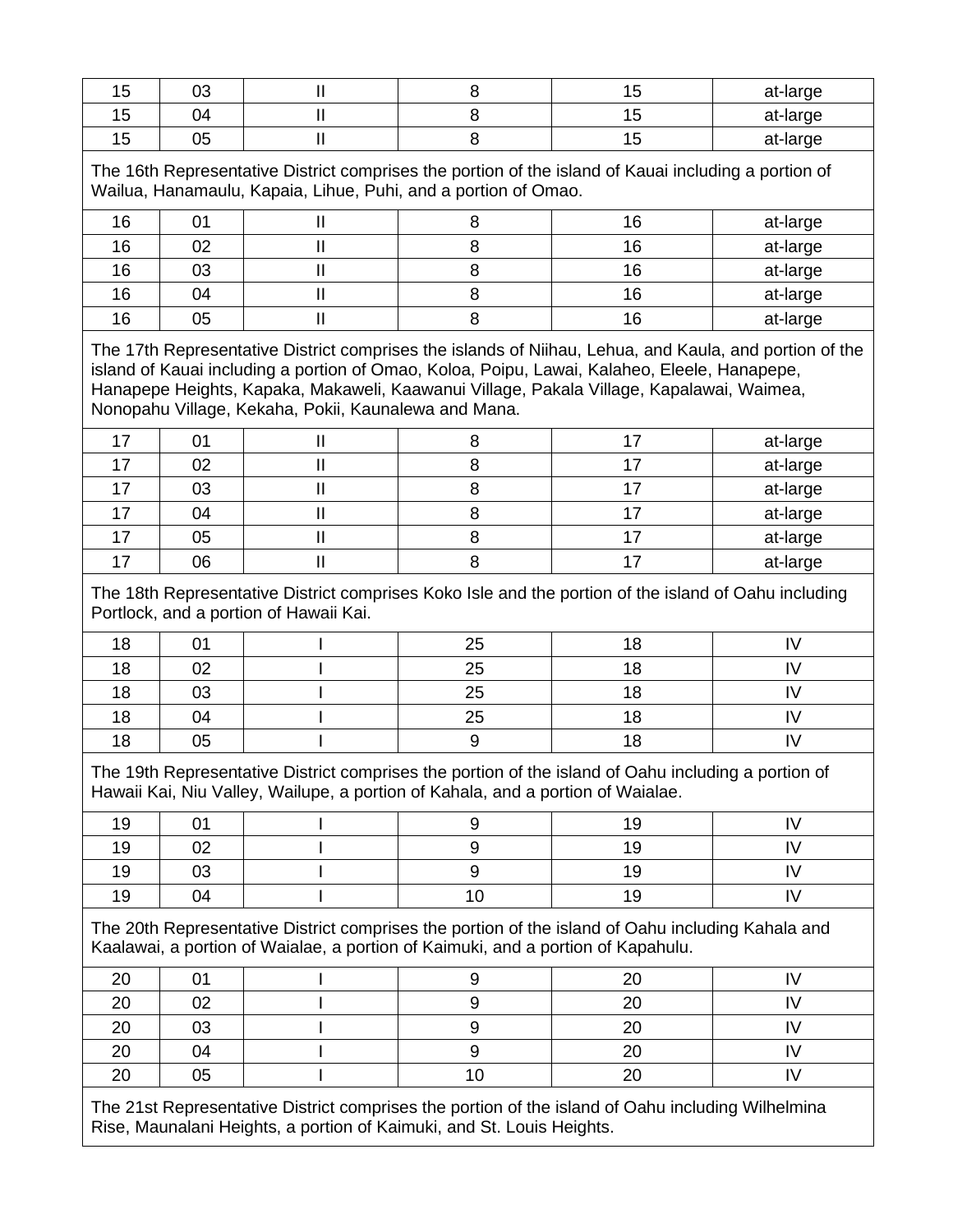| 21                                                                                                                                                  | 01                                                                                           |    | 10 | 21                                                                                                       | IV     |  |  |
|-----------------------------------------------------------------------------------------------------------------------------------------------------|----------------------------------------------------------------------------------------------|----|----|----------------------------------------------------------------------------------------------------------|--------|--|--|
| 21                                                                                                                                                  | 02                                                                                           |    | 10 | 21                                                                                                       | $\vee$ |  |  |
| 21                                                                                                                                                  | 03                                                                                           |    | 10 | 21                                                                                                       | $\vee$ |  |  |
| 21                                                                                                                                                  | 04                                                                                           |    | 10 | 21                                                                                                       | $\vee$ |  |  |
| The 22nd Representative District comprises the portion of the island of Oahu including Manoa.                                                       |                                                                                              |    |    |                                                                                                          |        |  |  |
| 22                                                                                                                                                  | 01                                                                                           |    | 10 | 22                                                                                                       | IV     |  |  |
| 22                                                                                                                                                  | 02                                                                                           |    | 10 | 22                                                                                                       | $\vee$ |  |  |
| 22                                                                                                                                                  | 03                                                                                           |    | 11 | 22                                                                                                       | $\vee$ |  |  |
| 22                                                                                                                                                  | 04                                                                                           |    | 11 | 22                                                                                                       | $\vee$ |  |  |
| 22                                                                                                                                                  | 05                                                                                           |    | 11 | 22                                                                                                       | V      |  |  |
|                                                                                                                                                     |                                                                                              |    |    | The 23rd Representative District comprises the portion of the island of Oahu including Moiliili-McCully. |        |  |  |
| 23                                                                                                                                                  | 01                                                                                           |    | 10 | 23                                                                                                       | IV     |  |  |
| 23                                                                                                                                                  | 02                                                                                           |    | 10 | 23                                                                                                       | $\vee$ |  |  |
| 23                                                                                                                                                  | 03                                                                                           |    | 12 | 23                                                                                                       | V      |  |  |
| 23                                                                                                                                                  | 04                                                                                           |    | 12 | 23                                                                                                       | $\vee$ |  |  |
| 23                                                                                                                                                  | 05                                                                                           |    | 11 | 23                                                                                                       | $\vee$ |  |  |
|                                                                                                                                                     |                                                                                              |    |    | The 24th Representative District comprises the portion of the island of Oahu including Waikiki.          |        |  |  |
| 24                                                                                                                                                  | 01                                                                                           |    | 12 | 24                                                                                                       | IV     |  |  |
| 24                                                                                                                                                  | 02                                                                                           |    | 12 | 24                                                                                                       | IV     |  |  |
| 24                                                                                                                                                  | 03                                                                                           |    | 12 | 24                                                                                                       | $\vee$ |  |  |
| 24                                                                                                                                                  | 04                                                                                           |    | 10 | 24                                                                                                       | $\vee$ |  |  |
| Kakaako.                                                                                                                                            |                                                                                              |    |    | The 25th Representative District comprises the portion of the island of Oahu including Ala Moana and     |        |  |  |
| 25                                                                                                                                                  | 01                                                                                           |    | 12 | 25                                                                                                       | $\vee$ |  |  |
| 25                                                                                                                                                  | 02                                                                                           |    | 11 | 25                                                                                                       | $\vee$ |  |  |
| 25                                                                                                                                                  | 03                                                                                           |    | 13 | 25                                                                                                       | VI     |  |  |
| 25                                                                                                                                                  | 04                                                                                           | J. | 12 | 25                                                                                                       | VI     |  |  |
| Punchbowl.                                                                                                                                          |                                                                                              |    |    | The 26th Representative District comprises the portion of the island of Oahu including Makiki and        |        |  |  |
| 26                                                                                                                                                  | 01                                                                                           |    | 11 | 26                                                                                                       | $\vee$ |  |  |
| 26                                                                                                                                                  | 02                                                                                           |    | 11 | 26                                                                                                       | $\vee$ |  |  |
| 26                                                                                                                                                  | 03                                                                                           |    | 11 | 26                                                                                                       | VI     |  |  |
| 26                                                                                                                                                  | 04                                                                                           |    | 13 | 26                                                                                                       | VI     |  |  |
| The 27th Representative District comprises the portion of the island of Oahu including Pacific Heights,<br>Nuuanu, and a portion of Makiki Heights. |                                                                                              |    |    |                                                                                                          |        |  |  |
| 27                                                                                                                                                  | 01                                                                                           |    | 11 | 27                                                                                                       | VI     |  |  |
| 27                                                                                                                                                  | 02                                                                                           |    | 13 | 27                                                                                                       | VI     |  |  |
| 27                                                                                                                                                  | 03                                                                                           |    | 13 | 27                                                                                                       | VI     |  |  |
| 27                                                                                                                                                  | 04                                                                                           |    | 14 | 27                                                                                                       | VI     |  |  |
|                                                                                                                                                     | The 28th Representative District comprises Sand Island and the portion of the island of Oahu |    |    |                                                                                                          |        |  |  |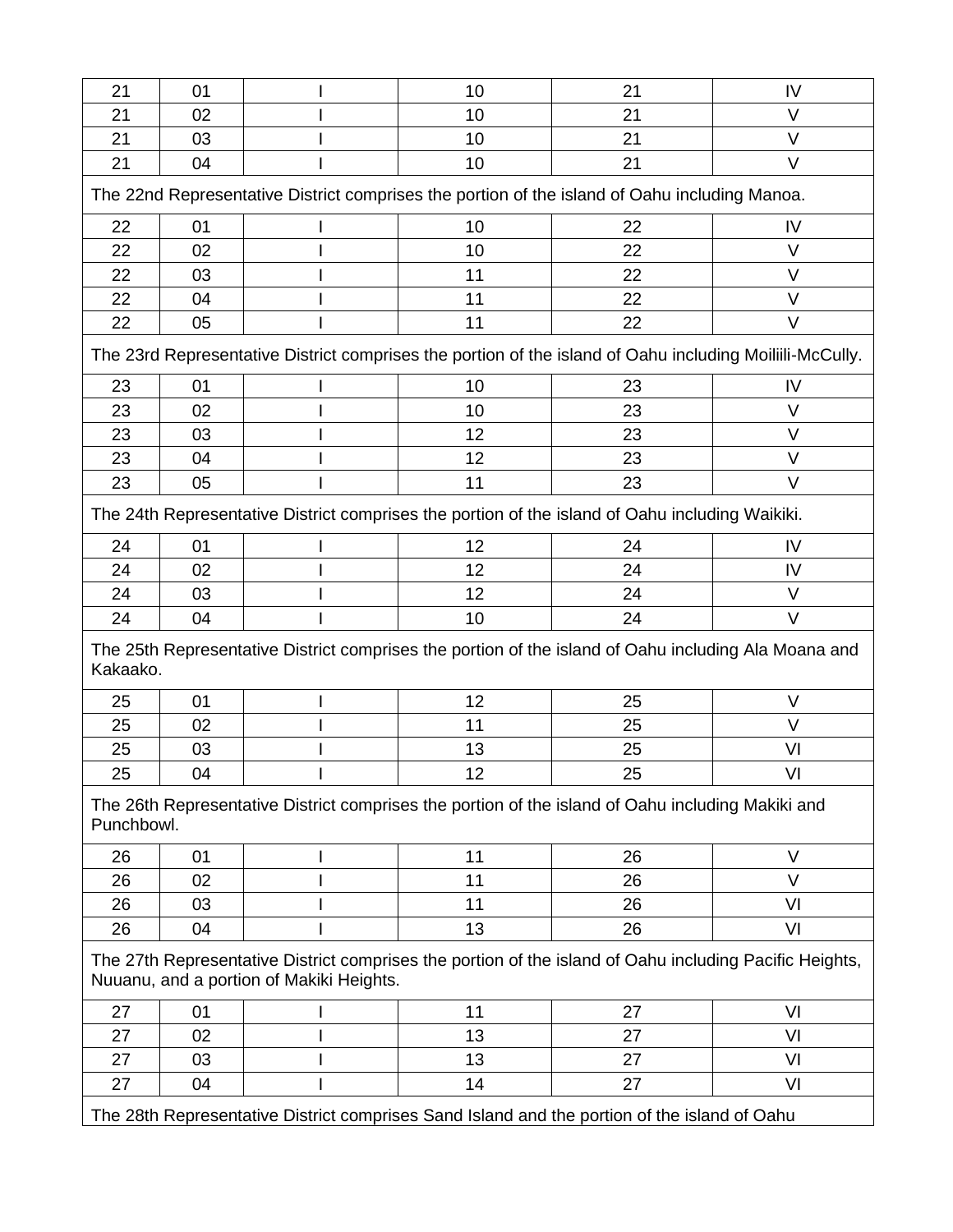|                 | including Chinatown.             |                                                  |    |                                                                                                                                                                                                            |      |
|-----------------|----------------------------------|--------------------------------------------------|----|------------------------------------------------------------------------------------------------------------------------------------------------------------------------------------------------------------|------|
| 28              | 01                               |                                                  | 13 | 28                                                                                                                                                                                                         | VI   |
| 28              | 02                               |                                                  | 13 | 28                                                                                                                                                                                                         | VI   |
| 28              | 03                               |                                                  | 14 | 28                                                                                                                                                                                                         | VI   |
| 28              | 04                               |                                                  | 15 | 28                                                                                                                                                                                                         | VII  |
|                 | Heights and a portion of Kalihi. |                                                  |    | The 29th Representative District comprises the portion of the island of Oahu including Kamehameha                                                                                                          |      |
| 29              | 01                               |                                                  | 14 | 29                                                                                                                                                                                                         | VI   |
| 29              | 02                               |                                                  | 14 | 29                                                                                                                                                                                                         | VI   |
| 29              | 03                               |                                                  | 14 | 29                                                                                                                                                                                                         | VI   |
| 29              | 04                               |                                                  | 14 | 29                                                                                                                                                                                                         | VI   |
| Hickam Village. |                                  |                                                  |    | The 30th Representative District comprises Mokauea Island, Kahaaulana Island, and the portion of<br>the island of Oahu including a portion of Kalihi, Kalihi Kai, Keehi Lagoon, Hickam Air Force Base, and |      |
| 30              | 01                               |                                                  | 15 | 30                                                                                                                                                                                                         | VII  |
| 30              | 02                               |                                                  | 14 | 30                                                                                                                                                                                                         | VII  |
| 30              | 03                               |                                                  | 14 | 30                                                                                                                                                                                                         | VI   |
| 30              | 04                               |                                                  | 15 | 30                                                                                                                                                                                                         | VII  |
|                 |                                  | Fort Shafter Flats, Salt Lake, and Pearl Harbor. |    | The 31st Representative District comprises Ford Island and the portion of the island of Oahu including                                                                                                     |      |
| 31              | 01                               |                                                  | 15 | 31                                                                                                                                                                                                         | VII  |
| 31              | 02                               |                                                  | 15 | 31                                                                                                                                                                                                         | VII  |
| 31              | 03                               |                                                  | 15 | 31                                                                                                                                                                                                         | VII  |
| 31              | 04                               |                                                  | 15 | 31                                                                                                                                                                                                         | VII  |
|                 |                                  |                                                  |    | The 32nd Representative District comprises the portion of the island of Oahu including a portion of<br>Fort Shafter, Moanalua, Aliamanu, Foster Village, a portion of Aiea, and a portion of Halawa.       |      |
| 32              | 01                               |                                                  | 14 | 32                                                                                                                                                                                                         | VI   |
| 32              | 02                               |                                                  | 14 | 32                                                                                                                                                                                                         | VII  |
| 32              | 03                               |                                                  | 16 | 32                                                                                                                                                                                                         | VII  |
| 32              | 04                               |                                                  | 15 | 32                                                                                                                                                                                                         | VII  |
| 32              | 05                               |                                                  | 16 | 32                                                                                                                                                                                                         | VII  |
|                 |                                  | Halawa, a portion of Aiea, and Waimalu.          |    | The 33rd Representative District comprises the portion of the island of Oahu including a portion of                                                                                                        |      |
| 33              | 01                               |                                                  | 16 | 33                                                                                                                                                                                                         | VII  |
| 33              | 02                               |                                                  | 16 | 33                                                                                                                                                                                                         | VIII |
| 33              | 03                               |                                                  | 16 | 33                                                                                                                                                                                                         | VII  |
| 33              | 04                               |                                                  | 16 | 33                                                                                                                                                                                                         | VIII |
|                 |                                  | portion of Pearl City, and Pacific Palisades.    |    | The 34th Representative District comprises the portion of the island of Oahu including Waiau, a                                                                                                            |      |
| 34              | 01                               |                                                  | 15 | 34                                                                                                                                                                                                         | VIII |
| 34              | 02                               |                                                  | 16 | 34                                                                                                                                                                                                         | VIII |
|                 |                                  |                                                  |    |                                                                                                                                                                                                            |      |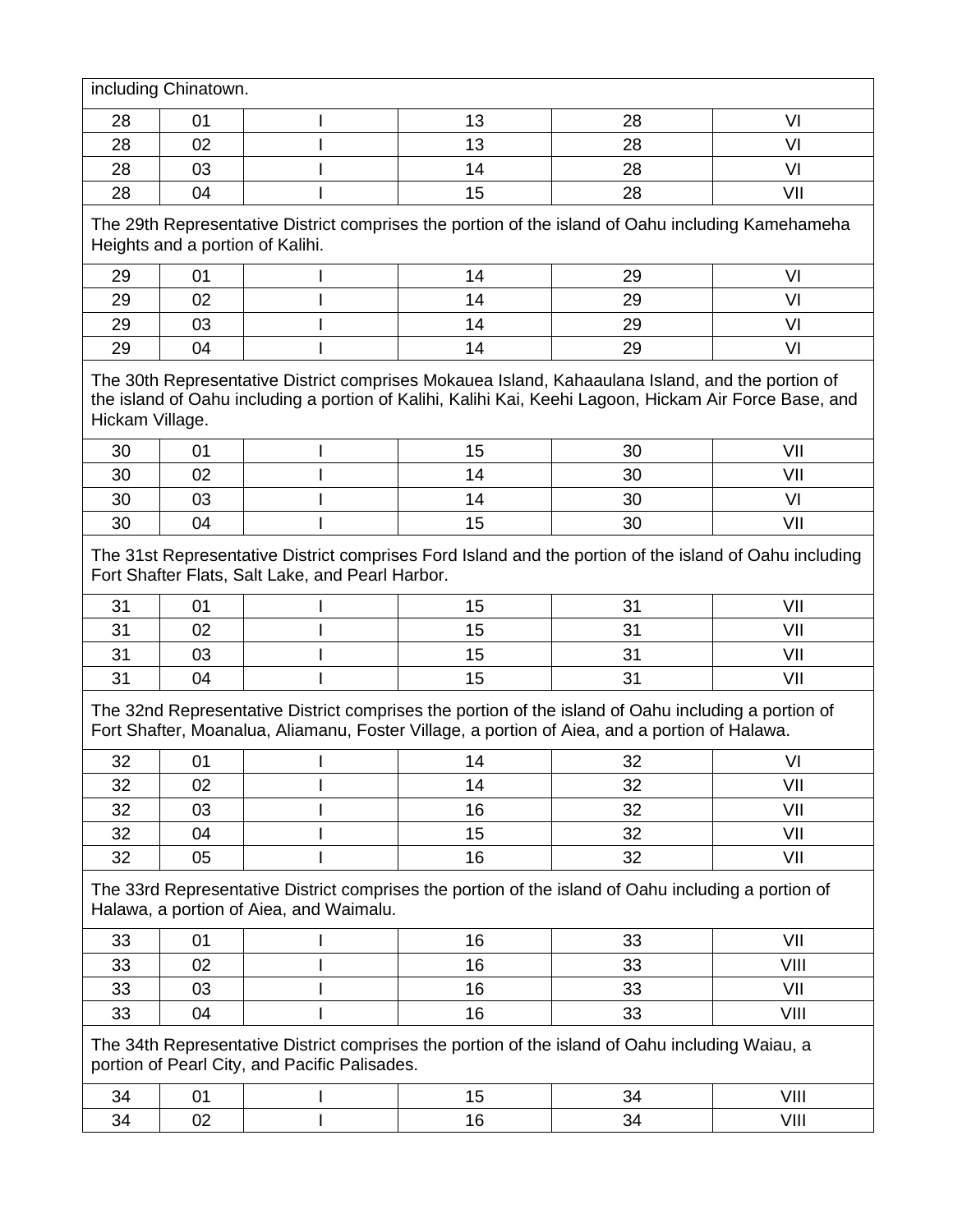| 34                                                                                                                                                      | 03 |                                                                                                                                                                                               | 16 | 34 | VIII          |  |
|---------------------------------------------------------------------------------------------------------------------------------------------------------|----|-----------------------------------------------------------------------------------------------------------------------------------------------------------------------------------------------|----|----|---------------|--|
| 34                                                                                                                                                      | 04 |                                                                                                                                                                                               | 19 | 34 | VIII          |  |
| The 35th Representative District comprises the portion of the island of Oahu including a portion of<br>Pearl City, a portion of Waipahu, and Crestview. |    |                                                                                                                                                                                               |    |    |               |  |
| 35                                                                                                                                                      | 01 |                                                                                                                                                                                               | 15 | 35 | VIII          |  |
| 35                                                                                                                                                      | 02 |                                                                                                                                                                                               | 15 | 35 | IX            |  |
| 35                                                                                                                                                      | 03 |                                                                                                                                                                                               | 19 | 35 | IX            |  |
| 35                                                                                                                                                      | 04 |                                                                                                                                                                                               | 19 | 35 | VIII          |  |
| 35                                                                                                                                                      | 05 |                                                                                                                                                                                               | 18 | 35 | VIII          |  |
| 35                                                                                                                                                      | 06 |                                                                                                                                                                                               | 18 | 35 | $\mathbf{I}$  |  |
| Waipahu.                                                                                                                                                |    | The 36th Representative District comprises the portion of the island of Oahu including a portion of                                                                                           |    |    |               |  |
| 36                                                                                                                                                      | 01 |                                                                                                                                                                                               | 19 | 36 | IX            |  |
| 36                                                                                                                                                      | 02 |                                                                                                                                                                                               | 19 | 36 | IX            |  |
| 36                                                                                                                                                      | 03 |                                                                                                                                                                                               | 18 | 36 | IX            |  |
| 36                                                                                                                                                      | 04 |                                                                                                                                                                                               | 15 | 36 | IX            |  |
|                                                                                                                                                         |    | The 37th Representative District comprises the portion of the island of Oahu including a portion of<br>Waipio and a portion of Mililani.                                                      |    |    |               |  |
| 37                                                                                                                                                      | 01 |                                                                                                                                                                                               | 18 | 37 | VIII          |  |
| 37                                                                                                                                                      | 02 |                                                                                                                                                                                               | 18 | 37 | VIII          |  |
| 37                                                                                                                                                      | 03 |                                                                                                                                                                                               | 17 | 37 | VIII          |  |
| 37                                                                                                                                                      | 04 |                                                                                                                                                                                               | 18 | 37 | $\mathbf{I}$  |  |
|                                                                                                                                                         |    | The 38th Representative District comprises the portion of the island of Oahu including a portion of<br>Mililani, and a portion of Waipio Acres.                                               |    |    |               |  |
| 38                                                                                                                                                      | 01 |                                                                                                                                                                                               | 18 | 38 | VIII          |  |
| 38                                                                                                                                                      | 02 |                                                                                                                                                                                               | 17 | 38 | VIII          |  |
| 38                                                                                                                                                      | 03 |                                                                                                                                                                                               | 17 | 38 | VIII          |  |
| 38                                                                                                                                                      | 04 |                                                                                                                                                                                               | 17 | 38 | VIII          |  |
|                                                                                                                                                         |    | The 39th Representative District comprises Laulaunui Island and the portion of the island of Oahu<br>including Royal Kunia, a portion of Waipahu, Honouliuli, and a portion of Lower Village. |    |    |               |  |
| 39                                                                                                                                                      | 01 |                                                                                                                                                                                               | 18 | 39 | $\mathbf{I}$  |  |
| 39                                                                                                                                                      | 02 | $\mathsf{I}\mathsf{I}$                                                                                                                                                                        | 18 | 39 | $\mathbf{  }$ |  |
| 39                                                                                                                                                      | 03 |                                                                                                                                                                                               | 18 | 39 | IX            |  |
| 39                                                                                                                                                      | 04 |                                                                                                                                                                                               | 19 | 39 | IX            |  |
| 39                                                                                                                                                      | 05 |                                                                                                                                                                                               | 20 | 39 | IX            |  |
| 39                                                                                                                                                      | 06 |                                                                                                                                                                                               | 19 | 39 |               |  |
|                                                                                                                                                         |    | The 40th Representative District comprises the portion of the island of Oahu including a portion of<br>Lower Village, Iroquois Point, and a portion of Ewa Beach.                             |    |    |               |  |
| 40                                                                                                                                                      | 01 |                                                                                                                                                                                               | 20 | 40 | IX            |  |
| 40                                                                                                                                                      | 02 |                                                                                                                                                                                               | 20 | 40 | IX            |  |
| 40                                                                                                                                                      | 03 |                                                                                                                                                                                               | 20 | 40 | IX            |  |
|                                                                                                                                                         |    |                                                                                                                                                                                               |    |    |               |  |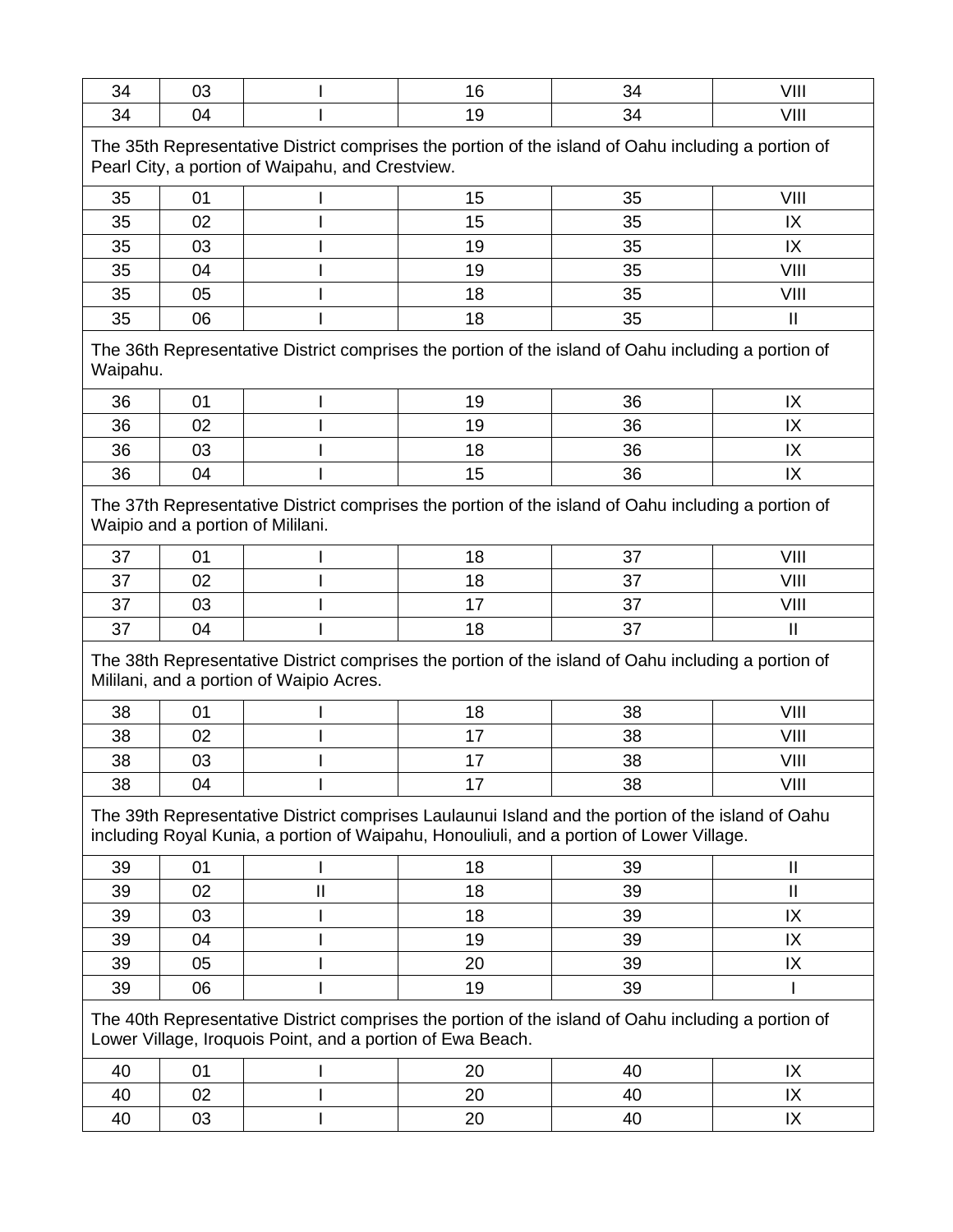| 40                                                                                                                                                                                    | 04                                                                                                                                   |                                            | 20 | 40                                                                                                   | IX                                    |  |  |  |
|---------------------------------------------------------------------------------------------------------------------------------------------------------------------------------------|--------------------------------------------------------------------------------------------------------------------------------------|--------------------------------------------|----|------------------------------------------------------------------------------------------------------|---------------------------------------|--|--|--|
|                                                                                                                                                                                       | The 41st Representative District comprises the portion of the island of Oahu including a portion of<br>Ewa Beach, and Barbers Point. |                                            |    |                                                                                                      |                                       |  |  |  |
| 41                                                                                                                                                                                    | 01                                                                                                                                   |                                            | 20 | 41                                                                                                   | IX                                    |  |  |  |
| 41                                                                                                                                                                                    | 02                                                                                                                                   |                                            | 20 | 41                                                                                                   |                                       |  |  |  |
| 41                                                                                                                                                                                    | 03                                                                                                                                   |                                            | 21 | 41                                                                                                   |                                       |  |  |  |
| 41                                                                                                                                                                                    | 04                                                                                                                                   | II                                         | 21 | 41                                                                                                   |                                       |  |  |  |
| 41                                                                                                                                                                                    | 05                                                                                                                                   | $\mathbf{I}$                               | 22 | 41                                                                                                   |                                       |  |  |  |
| The 42nd Representative District comprises the portion of the island of Oahu including a portion of<br>Varona Village, a portion of Ewa, a portion of Kapolei, and Fernandez Village. |                                                                                                                                      |                                            |    |                                                                                                      |                                       |  |  |  |
| 42                                                                                                                                                                                    | 01                                                                                                                                   |                                            | 20 | 42                                                                                                   | IX                                    |  |  |  |
| 42                                                                                                                                                                                    | 02                                                                                                                                   |                                            | 21 | 42                                                                                                   | IX                                    |  |  |  |
| 42                                                                                                                                                                                    | 03                                                                                                                                   |                                            | 21 | 42                                                                                                   |                                       |  |  |  |
| 42                                                                                                                                                                                    | 04                                                                                                                                   |                                            | 19 | 42                                                                                                   |                                       |  |  |  |
|                                                                                                                                                                                       |                                                                                                                                      | Kapolei, a portion of Akupu, and Makakilo. |    | The 43rd Representative District comprises the portion of the island of Oahu including a portion of  |                                       |  |  |  |
| 43                                                                                                                                                                                    | 01                                                                                                                                   |                                            | 21 | 43                                                                                                   |                                       |  |  |  |
| 43                                                                                                                                                                                    | 02                                                                                                                                   | Ш                                          | 21 | 43                                                                                                   |                                       |  |  |  |
| 43                                                                                                                                                                                    | 03                                                                                                                                   | Ш                                          | 21 | 43                                                                                                   |                                       |  |  |  |
| 43                                                                                                                                                                                    | 04                                                                                                                                   | $\mathbf{I}$                               | 21 | 43                                                                                                   |                                       |  |  |  |
|                                                                                                                                                                                       | Nanakuli, and Maili.                                                                                                                 |                                            |    | The 44th Representative District comprises the portion of the island of Oahu including Honokai Hale, |                                       |  |  |  |
| 44                                                                                                                                                                                    | 01                                                                                                                                   | $\mathbf{\mathsf{I}}$                      | 21 | 44                                                                                                   |                                       |  |  |  |
| 44                                                                                                                                                                                    | 02                                                                                                                                   | $\mathbf{I}$                               | 22 | 44                                                                                                   |                                       |  |  |  |
| 44                                                                                                                                                                                    | 03                                                                                                                                   | $\mathbf{I}$                               | 22 | 44                                                                                                   |                                       |  |  |  |
| 44                                                                                                                                                                                    | 04                                                                                                                                   | $\mathbf{I}$                               | 22 | 44                                                                                                   |                                       |  |  |  |
| Makaha.                                                                                                                                                                               |                                                                                                                                      |                                            |    | The 45th Representative District comprises the portion of the island of Oahu including Waianae and   |                                       |  |  |  |
| 45                                                                                                                                                                                    | 01                                                                                                                                   | $\mathbf{  }$                              | 22 | 45                                                                                                   |                                       |  |  |  |
| 45                                                                                                                                                                                    | 02                                                                                                                                   | $\mathbf{I}$                               | 22 | 45                                                                                                   |                                       |  |  |  |
| 45                                                                                                                                                                                    | 03                                                                                                                                   | Ш                                          | 22 | 45                                                                                                   |                                       |  |  |  |
| 45                                                                                                                                                                                    | 04                                                                                                                                   | $\mathbf{I}$                               | 22 | 45                                                                                                   |                                       |  |  |  |
| The 46th Representative District comprises the portion of the island of Oahu including a portion of<br>Waipio Acres, Wahiawa, Whitmore Village, a portion of Waialua, and Mokuleia.   |                                                                                                                                      |                                            |    |                                                                                                      |                                       |  |  |  |
| 46                                                                                                                                                                                    | 01                                                                                                                                   | $\mathbf{  }$                              | 18 | 46                                                                                                   | $\mathbf{I}$                          |  |  |  |
| 46                                                                                                                                                                                    | 02                                                                                                                                   | $\sf II$                                   | 23 | 46                                                                                                   | $\mathbf{H}$                          |  |  |  |
| 46                                                                                                                                                                                    | 03                                                                                                                                   |                                            | 17 | 46                                                                                                   | VIII                                  |  |  |  |
| 46                                                                                                                                                                                    | 04                                                                                                                                   |                                            | 23 | 46                                                                                                   | Ш                                     |  |  |  |
| 46                                                                                                                                                                                    | 05                                                                                                                                   |                                            | 17 | 46                                                                                                   | $\ensuremath{\mathsf{II}}$            |  |  |  |
| 46                                                                                                                                                                                    | 06                                                                                                                                   | $\mathbf{  }$                              | 17 | 46                                                                                                   | $\begin{array}{c} \hline \end{array}$ |  |  |  |
| 46                                                                                                                                                                                    | 07                                                                                                                                   | $\ensuremath{\mathsf{II}}$                 | 23 | 46                                                                                                   | $\mathbf{II}$                         |  |  |  |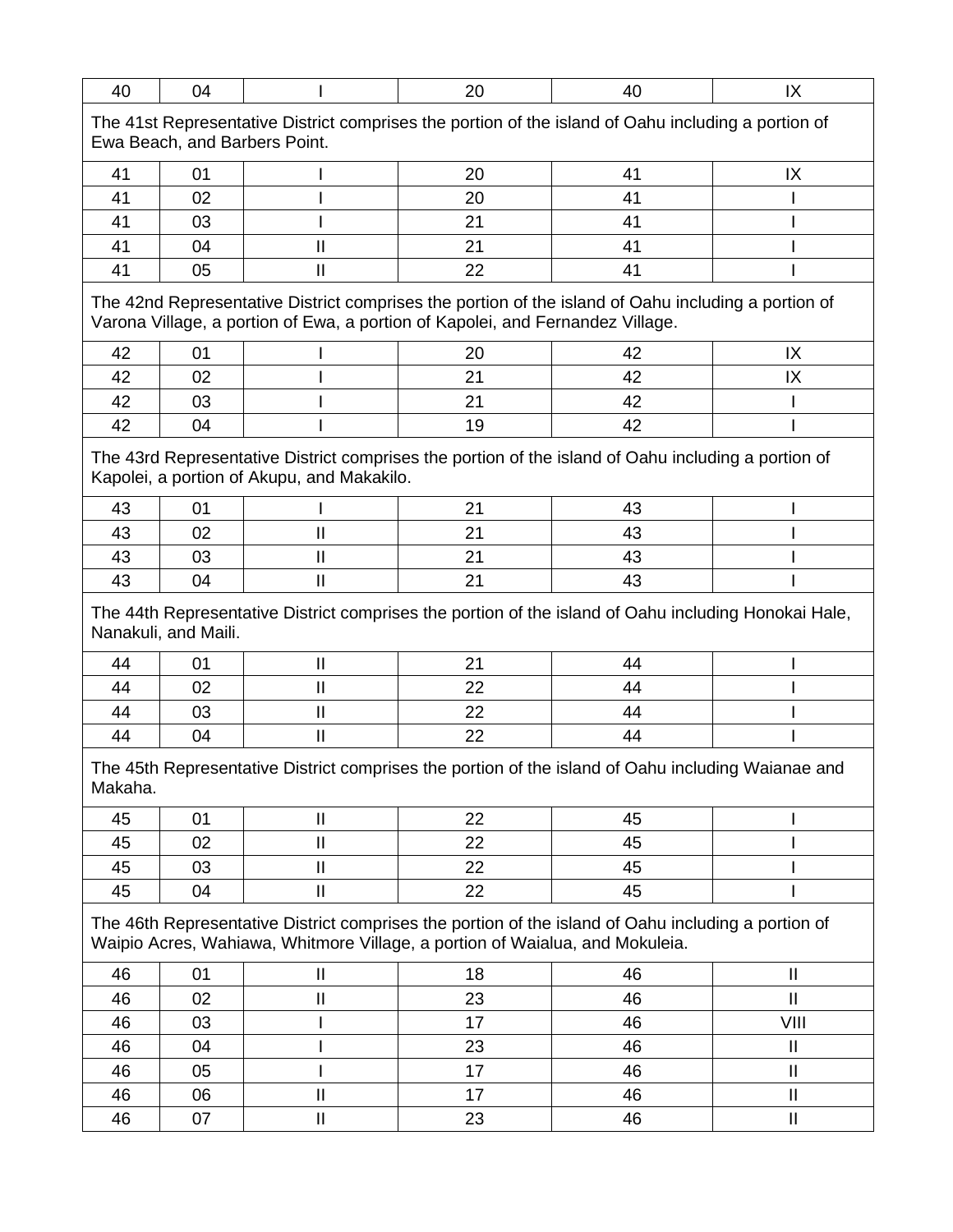The 47th Representative District comprises Mokuaula Island and the portion of the island of Oahu including a portion of Waialua, Haleiwa, Kawailoa Beach, Waimea, Sunset Beach, Waialee, Kawela Bay, Kahuku, Laie, Hauula, Punaluu, and Kahana.

| $\rightarrow$            |    | ົ |  |
|--------------------------|----|---|--|
| $\overline{\phantom{a}}$ | 02 | ົ |  |
| $\overline{a}$           | 03 | ົ |  |
| $\overline{\phantom{a}}$ | 04 |   |  |

The 48th Representative District comprises Mokolii Island, Ahu O Laka Island, Kapapa Island, Moku O Loe Island, and the portion of the island of Oahu including Kaaawa, Kahaluu, Ahuimanu, and a portion of Heeia and Kaneohe.

| 48 | $\mathsf{A}$   | ററ<br>້  | 48 |                |
|----|----------------|----------|----|----------------|
| 48 | O <sub>2</sub> | ററ<br>∠∪ | 48 |                |
| 48 | 03             | ററ<br>້  | 48 | Ш              |
| 48 | 04             | ററ<br>∠∪ | 48 | $\mathbf{III}$ |
| 48 | 05             | 24       | 48 | Ш              |

The 49th Representative District comprises the portion of the island of Oahu including a portion of Kaneohe, Puohala Village, and Maunawili.

| 49 | 01 | 23 | 49 | Ш |
|----|----|----|----|---|
| 49 | 02 | 24 | 49 | Ш |
| 49 | 03 | 24 | 49 | Ш |
| 49 | 04 | 24 | 49 | Ш |
| 49 | 05 | 24 | 49 | Ш |
| 49 | 06 | 25 | 49 | Ш |

The 50th Representative District comprises Moku Manu Island, Popoia Island, and the portion of the island of Oahu including a portion of Kailua.

| 50 | 01 | 24 | 50 | Ш |
|----|----|----|----|---|
| 50 | 02 | 24 | 50 | Ш |
| 50 | 03 | 24 | 50 | Ш |
| 50 | 04 | 25 | 50 | Ш |
| 50 | 05 | 25 | 50 | Ш |

The 51st Representative District includes the Northwestern Hawaiian Islands (Nihoa, Necker, 12 islands at French Frigate Shoals, 2 islands at Gardner Pinnacles, Laysan, Lisianski, 8 islands at Pearl and Hermes Atoll, 3 islands at Kure Atoll), the islands of Moku Nui, Moku Iki, Manana, Kaohikaipu, and comprises the portion of the island of Oahu including a portion of Kailua, Lanikai, Keolu Hills, and Waimanalo.

| 51             | 01 | 25 | 51 |      |
|----------------|----|----|----|------|
| 51             | 02 | 25 | 51 |      |
| 51             | 03 | 25 | 51 | <br> |
| E <sub>4</sub> | 04 | 25 | 51 |      |
| F <sub>1</sub> | 05 | OE | Е۸ |      |

On the days and at the hours aforementioned and places attached, we call upon all the qualified and registered electors of the State of Hawaii for the purpose hereinabove given.